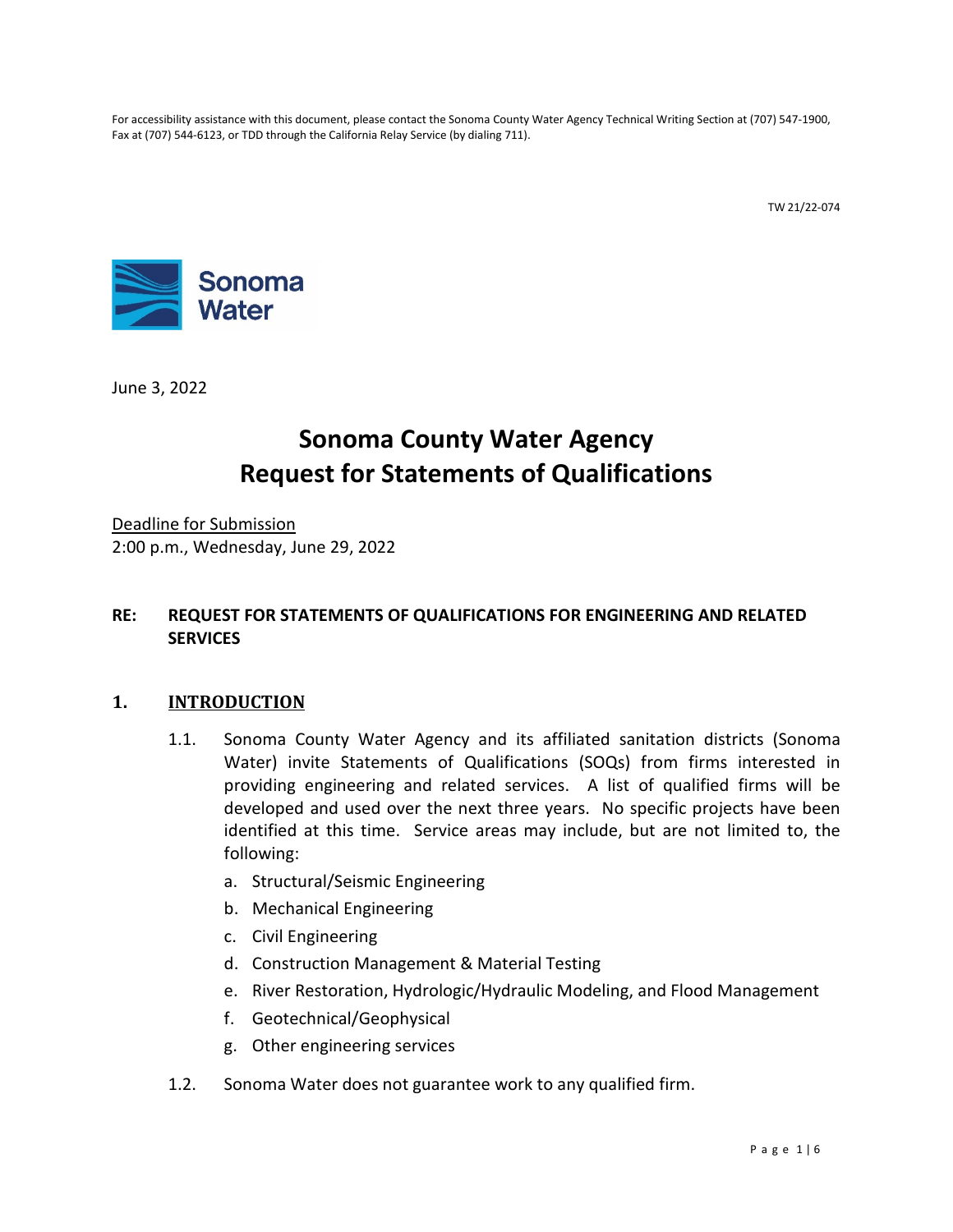1.3. This is not a bid process.

#### **2. PASS/FAIL REQUIREMENTS**

2.1. SOQs that do not meet requirements and show evidence thereof under Section [4,](#page-2-0) Minimum Qualifications, will not be evaluated under Section [8,](#page-4-0) Evaluation.

#### **3. BACKGROUND**

- 3.1. Sonoma Water is a wholesale provider of potable water for approximately 600,000 people in Sonoma and Marin counties. Sonoma Water's water production facilities include collector wells and associated pumping and surge control, rubber dam and diversion facilities, and corrosion control and chlorination facilities. Water transmission facilities include an aqueduct system comprised of pipelines, booster pump stations, surge control facilities, and storage tanks that convey water from the production facilities near the Russian River to Sonoma Water's customers.
- 3.2. Sonoma Water also operates and manages Occidental County Sanitation District, Russian River County Sanitation District, Sonoma Valley County Sanitation District, and South Park County Sanitation District (Districts) under contract with Districts. Sonoma Water also operates and manages several Sanitation Zones including Airport Larkfield Wikiup Sanitation Zone, Geyserville Sanitation Zone, Penngrove Sanitation Zone, Sea Ranch Central Sanitation Zone and Sea Ranch North Sanitation Zone (Zones). Assets within the Districts and Zones include collection system gravity piping, lift stations, forcemains, wastewater treatment facilities, and recycled water storage, pumping, and distribution facilities.
- 3.3. Sonoma Water also conducts stream maintenance activities, hydrological and hydraulic investigations, geomorphic studies, and multi-objective flood reduction planning activities within several Flood Control Zones within Sonoma County. Zone Advisory Committees annually prioritize and approve studies and capital improvement projects that may include flood protection and drainage facilities or restoration design.
- 3.4. From time to time, Sonoma Water requires the assistance of various engineering disciplines to provide design, analysis, inspection, modeling, and/or other engineering services.
- 3.5. Sonoma Water reserves the right to amend an existing agreement or enter into subsequent agreement(s) with the firm selected, relying upon this competitive selection process, after the preliminary or initial work is completed for a project. This may include but is not limited to preliminary or initial design, feasibility study, and final design.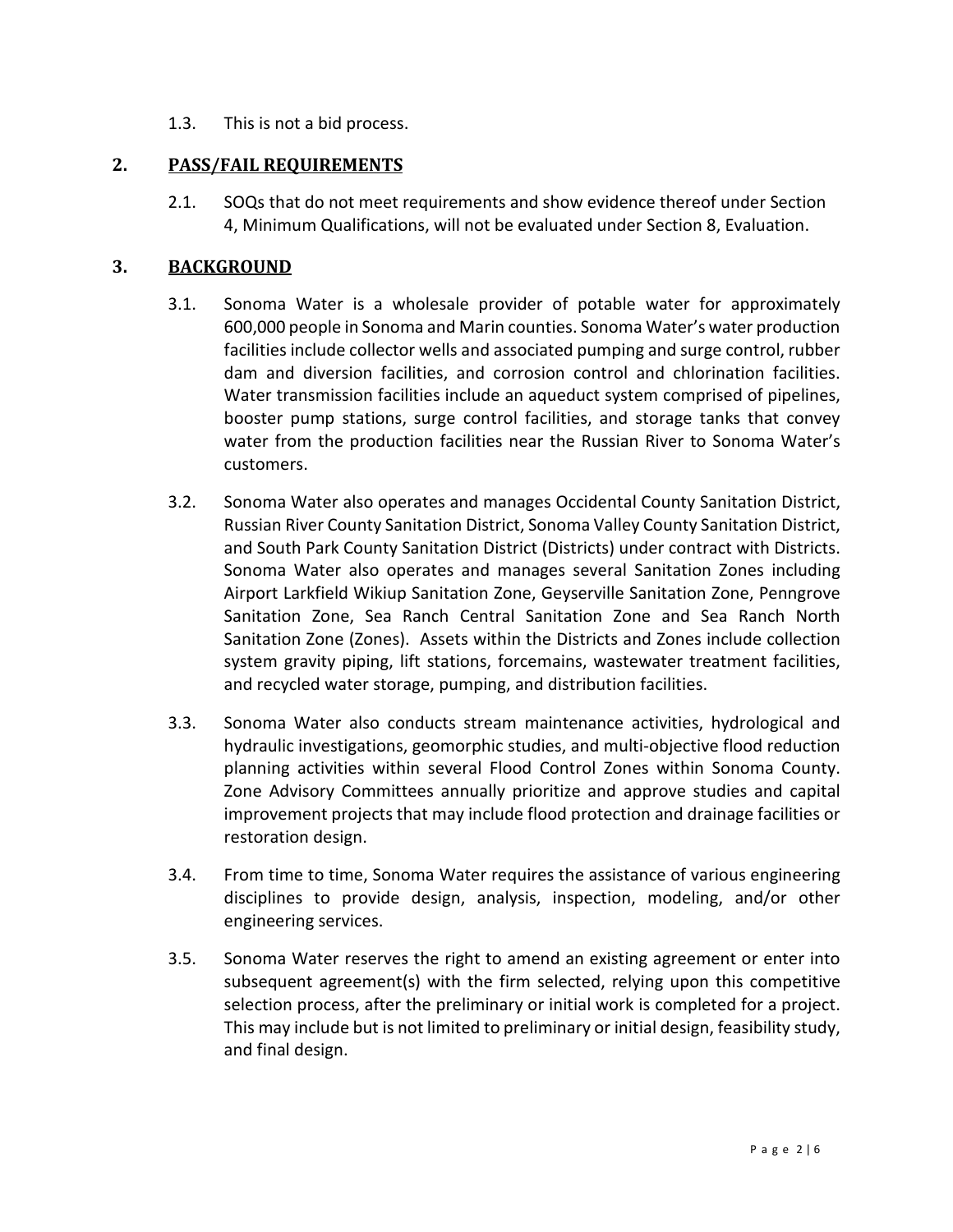## <span id="page-2-0"></span>**4. MINIMUM QUALIFICATIONS**

4.1. Professional civil, mechanical, electrical, geotechnical, or structural engineering license valid in California is mandatory for each type of engineering services the firm provides. Firms that do not meet the minimum qualifications will not have their SOQs evaluated under Section 9, Evaluation, below.

## **5. LOCAL SERVICE PROVIDER PREFERENCE**

5.1. A 5 percent weighting will be provided in the total SOQ rating score for local firms. A Local Service Provider (local firm) is defined as a business or consultant who has a valid physical address located within Sonoma County from which the vendor or consultant operates or performs business on a day-to-day-basis, and holds a valid business license if required by a city within the jurisdiction of Sonoma County. A business shall affirm it qualifies as a local business on the provided Attachment 1 (Declaration of Local Business for Services).

## **6. LIVING WAGE**

- 6.1. If selected for an agreement, the firm must comply with any and all federal, state, and local laws – including, but not limited to, the County of Sonoma Living Wage Ordinance – affecting the services provided under the contract to be awarded pursuant to this Request for Statements of Qualifications (RFQ). Without limiting the generality of the foregoing, the firms submitting SOQs expressly acknowledge and agree that any agreement developed from the list of qualified firms pursuant to this RFQ is subject to the provisions of Article XXVI of Chapter 2 of the Sonoma County Code, requiring payment of a living wage to covered employees. Noncompliance during the term of the agreement will be considered a material breach and may result in termination of the agreement.
- 6.2. The Living Wage Ordinance can be found at: County of Sonoma Living Wage [Ordinance.](https://sonomacounty.ca.gov/_templates_portal/Service.aspx?id=2147520128)

## **7. SUBMITTAL OF SOQS**

- 7.1. A sample agreement is enclosed. Please review the entire sample agreement carefully before submitting an SOQ. If any significant omissions or ambiguities in this RFQ come to Sonoma Water's attention while under review by interested firms, Sonoma Water will make a uniform written response to all parties.
- 7.2. SOQs may include one or more engineering service areas listed in this RFQ. Eligibility for inclusion on the resulting list of qualified consultants will be determined by the extent of a firm's experience and qualifications for one or more service areas rather than the number of service areas listed.
- 7.3. SOQs shall include the following: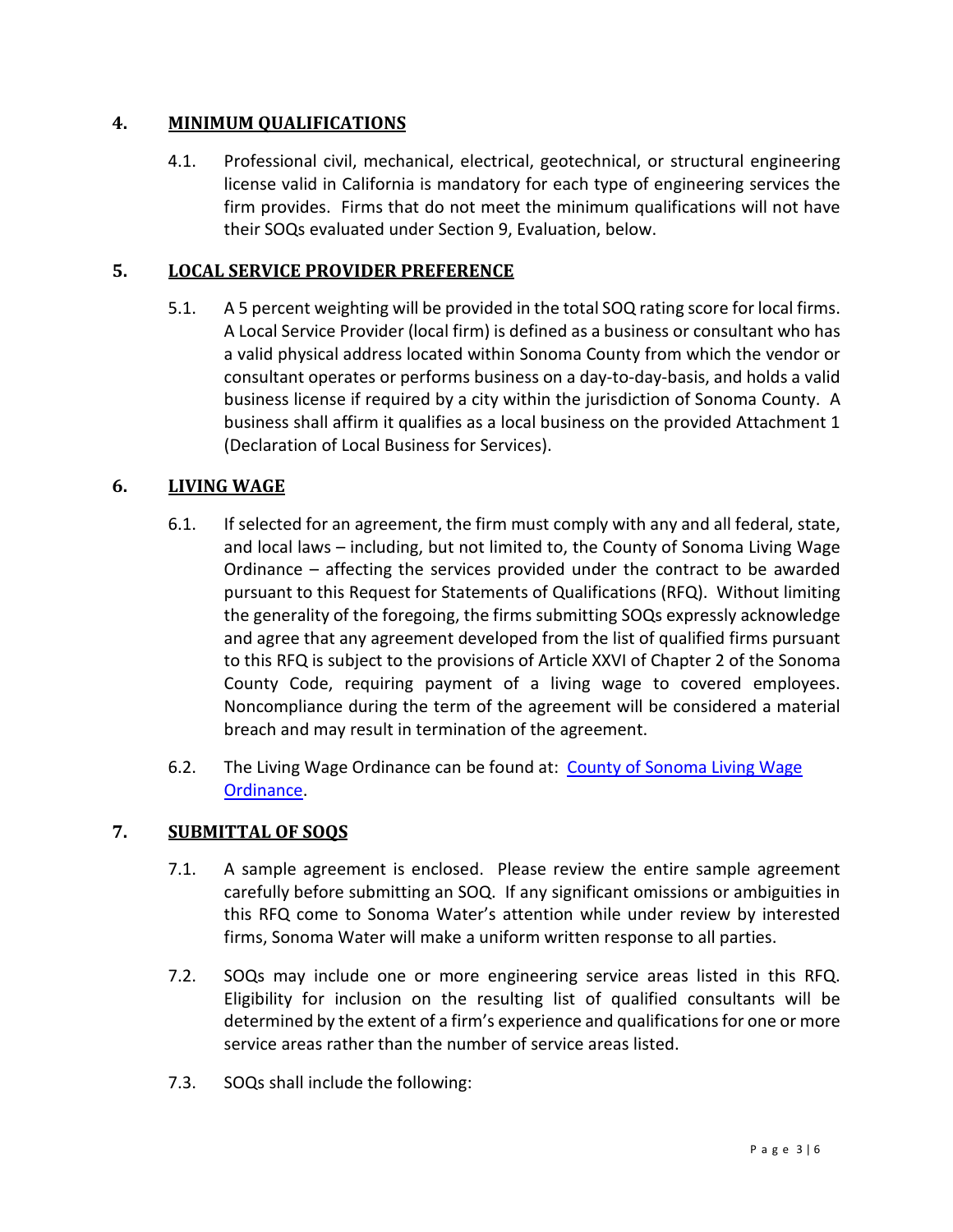- <span id="page-3-0"></span>a. A table of contents and page numbers.
- <span id="page-3-1"></span>b. Legal name of company, how organized (non-profit, LLC, etc.), and where company is incorporated. Not required for individuals.
- c. List of engineering service areas firm provides.
- d. Evidence of minimum qualifications (see Section [4](#page-2-0) above).
- <span id="page-3-2"></span>e. A statement of similar work previously performed, including at least three references for each service area to be considered by completing Attachment 2 (List of Previous Work Performed). References may apply to more than one service area.
- f. A statement of qualifications and a list of leadership personnel to be assigned to the work, including a resume for each, listing education, experience, and expertise in this type of work.
- <span id="page-3-5"></span>g. A rate schedule that lists hourly rates of personnel to be assigned to the work and expense costs.
- <span id="page-3-3"></span>h. Any proposed exceptions to the indemnification, insurance, or other standard terms of the sample agreement. Please make comments as specific as possible; reference to exceptions or negotiated terms included in prior agreements is not acceptable. Exceptions not explicitly stated in the SOQ will not be considered during negotiations. Please note that proposing significant changes to standard terms may result in a lower evaluation score. If standard terms are acceptable, include the statement "No exception to standard terms."
- i. Completed Declaration of Local Business for Services, if applicable.
- <span id="page-3-4"></span>7.4. Submit electronic copy of SOQ to Sonoma Water at [Submissions@scwa.ca.gov](mailto:Submissions@scwa.ca.gov) by 2:00 p.m., Wednesday, June 29, 2022. Please reference TW 21/22-074 in the subject line of the email. A confirmation email will be generated in response to each submission to this email address. If a confirmation email is not received, please check spam and junk mail folders.
- 7.5. In addition, submit SOQsto the County of Sonoma Purchasing Department via the Supplier Portal by the deadline for submission and in accordance with Attachment 3 (Supplier Portal Registration Guide). Sonoma County Supplier Portal Frequently Asked Questions can be found at [FAQs.](https://sonomacounty.ca.gov/General-Services/Purchasing/Doing-Business-with-the-County/Frequently-Asked-Questions/)
- 7.6. SOQs received after the electronic submittal deadline will not be accepted.
- 7.7. Confidentiality
	- a. Upon submission, SOQs shall be treated as confidential documents until the selection process is completed. The selection process is deemed completed after the creation of a list of qualified consultants, or completion of negotiations for an agreement, but before agreement execution. Once the selection process is completed, SOQs shall be deemed public record. In the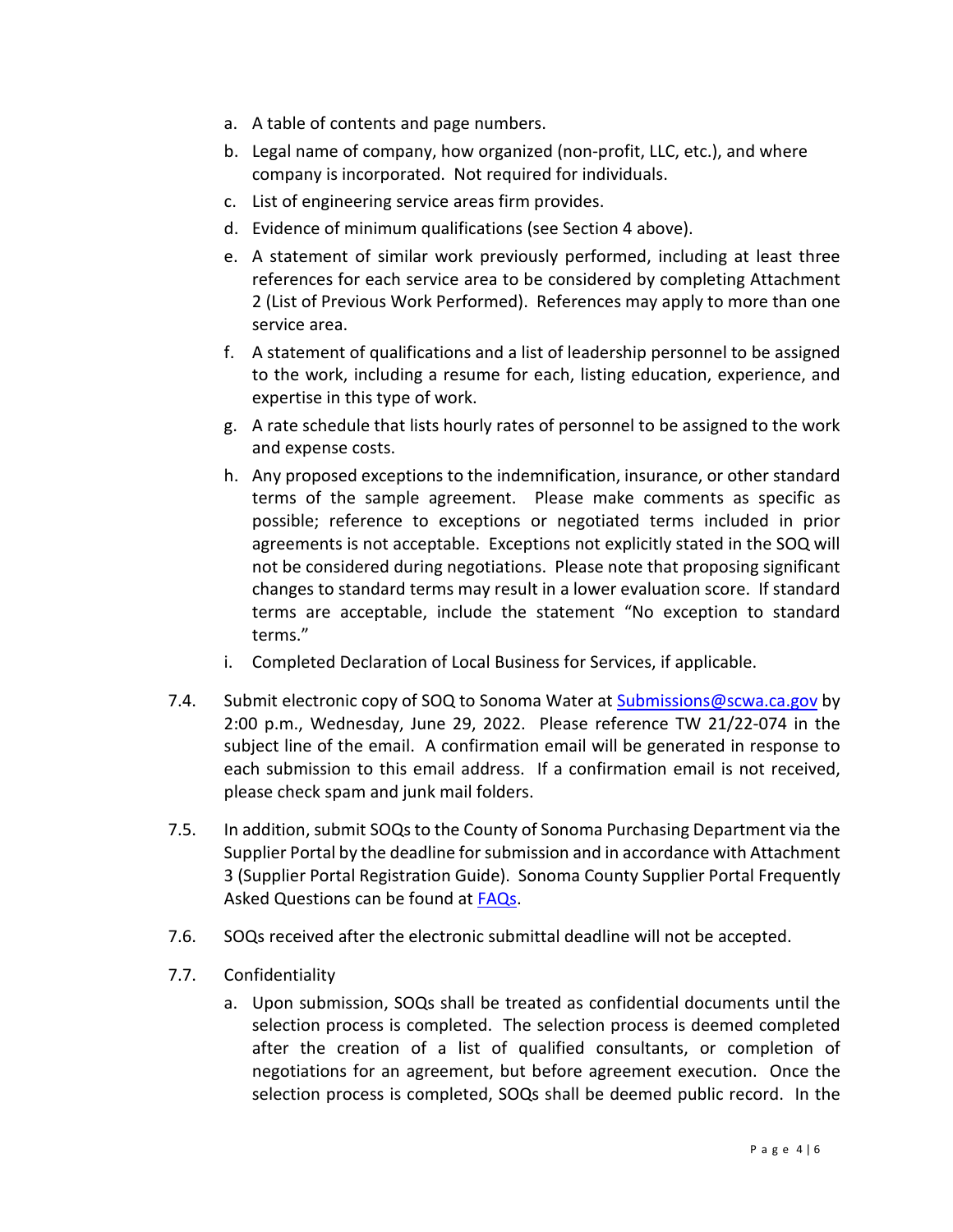event that a submitter desires to claim portions of its SOQ exempt from disclosure, it is incumbent upon the submitter to clearly identify those portions with the word "Confidential" printed on the top right-hand corner of each page for which such privilege is claimed and to clearly identify the information claimed confidential by highlighting, underlining, or bracketing the subject information. Examples of confidential materials include trade secrets. Each page shall be clearly marked and readily separable from the SOQ to facilitate public inspection of the non-confidential portion of the SOQ. Sonoma Water will consider a submitter's request for exemptions from disclosure; however, Sonoma Water will make its decision based upon applicable laws. An assertion by a submitter that the entire SOQ, large portions of the SOQ, or a significant element of the SOQ, are exempt from disclosure will not be honored. Prices, makes, and models or catalog numbers of the items offered, deliverables, and terms of payment shall be publicly available regardless of any designation to the contrary.

- b. Sonoma Water will endeavor to restrict distribution of material designated as confidential to only those individuals involved in the review and analysis of the SOQs. Submitters are cautioned that materials designated as confidential may nevertheless be subject to disclosure. Submitters are advised that Sonoma Water does not wish to receive confidential or proprietary information and those submitters are not to supply such information except when it is necessary. If any information or materials in any SOQ submitted are labeled confidential or proprietary, the SOQ shall include the following clause:
	- i. [Legal name of submitter] shall indemnify, defend and hold harmless the Sonoma County Water Agency, Occidental County Sanitation District, Russian River County Sanitation District, Sonoma Valley County Sanitation District, and South Park County Sanitation District, their officers, agents and employees from and against any request, action or proceeding of any nature and any damages or liability of any nature, specifically including attorneys' fees awarded under the California Public Records Act (Government Code §6250 et seq.) arising out of, concerning, or in any way involving any materials or information in this SOQ that [legal name of submitter] has labeled as confidential, proprietary, or otherwise not subject to disclosure as a public record.

#### <span id="page-4-0"></span>**8. EVALUATION**

- 8.1. SOQs that do not include all of the information requested cannot be adequately evaluated. Evaluation will be based on:
	- a. Thoroughness of SOQ (Submittal Items [7.2.a](#page-3-0) an[d 7.2.b\)](#page-3-1)
	- b. Professional qualifications and demonstrated ability to perform the work (Submittal Items 7.2.e and [7.2.f\)](#page-3-2)
	- c. Exceptions to standard terms in the sample agreement (Submittal Item [7.2.h\)](#page-3-3)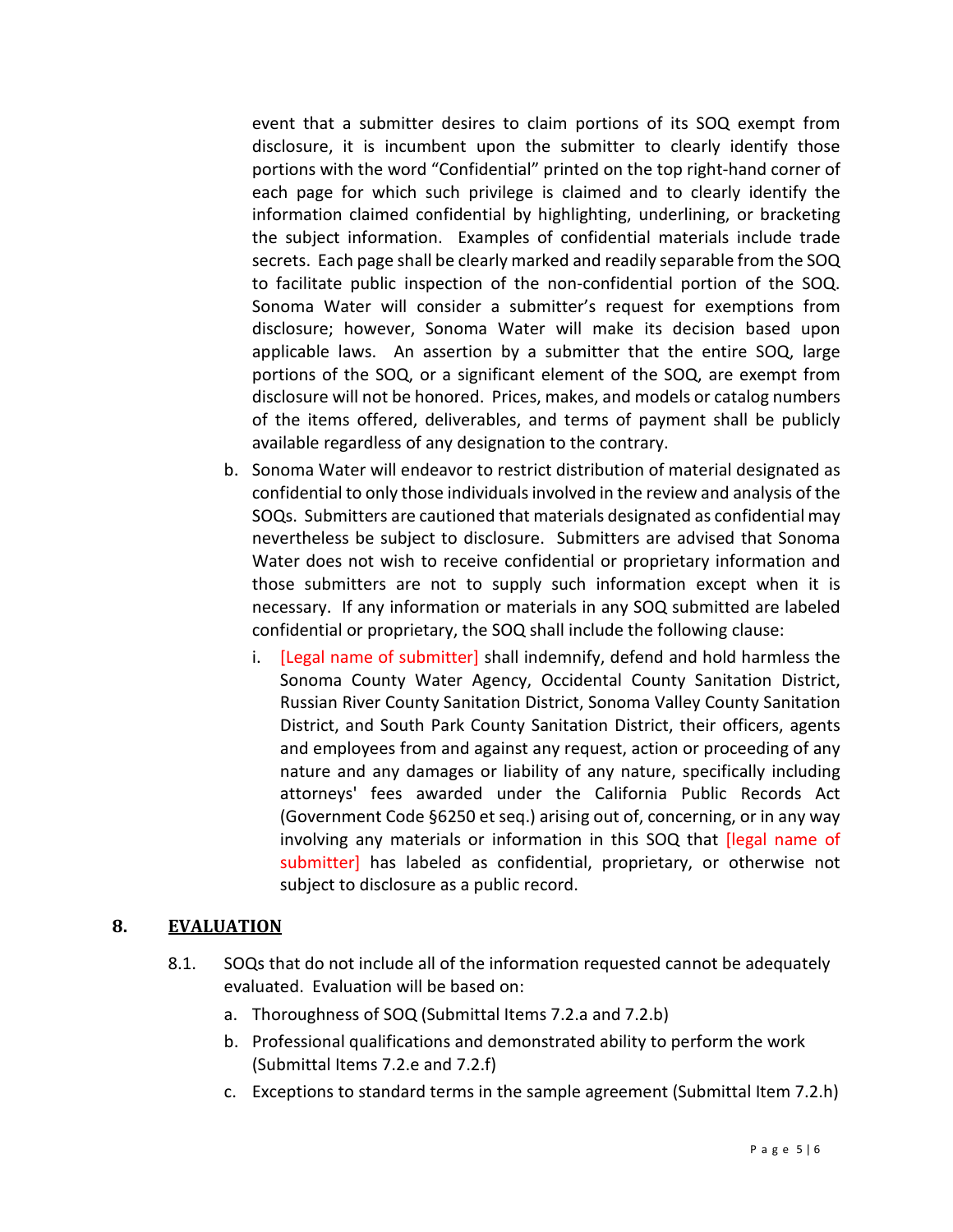- d. Local Service Provider Preference (Submittal Item [7.2.i\)](#page-3-4)
- 8.2. Rates and costs requested in Submittal ite[m 7.2.g](#page-3-5) are not part of the qualification evaluation. Rates and costs will be considered only for purposes of selecting firms placed on the list of qualified firms.
- 8.3. Final agreement(s) will be offered to qualified firms at a later date for specific scopes of work to be determined at Sonoma Water's discretion. If a selected firm is not willing to accept Sonoma Water's offer, other qualified firms may be contacted.

#### **9. CONTACTS**

- 9.1. Please send questions about the content of this RFQ to Sonoma Water at [Submissions@scwa.ca.gov.](mailto:Submissions@scwa.ca.gov) Please reference TW 21/22-074 in the subject line of the email. If Sonoma Water considers interpretations or clarifications necessary, Sonoma Water will provide a written supplement to this RFQ.
- 9.2. For technical issues with the County of Sonoma Supplier Portal, please contact the County of Sonoma Purchasing Department Vendor Desk at [supplier](mailto:supplier-desk@sonoma-county.org)[desk@sonoma-county.org.](mailto:supplier-desk@sonoma-county.org)

Sincerely,

James Jasperse, P.E. Chief Engineer/Director of Groundwater Management

Encs.

c: Carlos Diaz Jessica Cyphers

rw: s:\clerical\pinks\05-30-22\rfq letter 2122-074.docx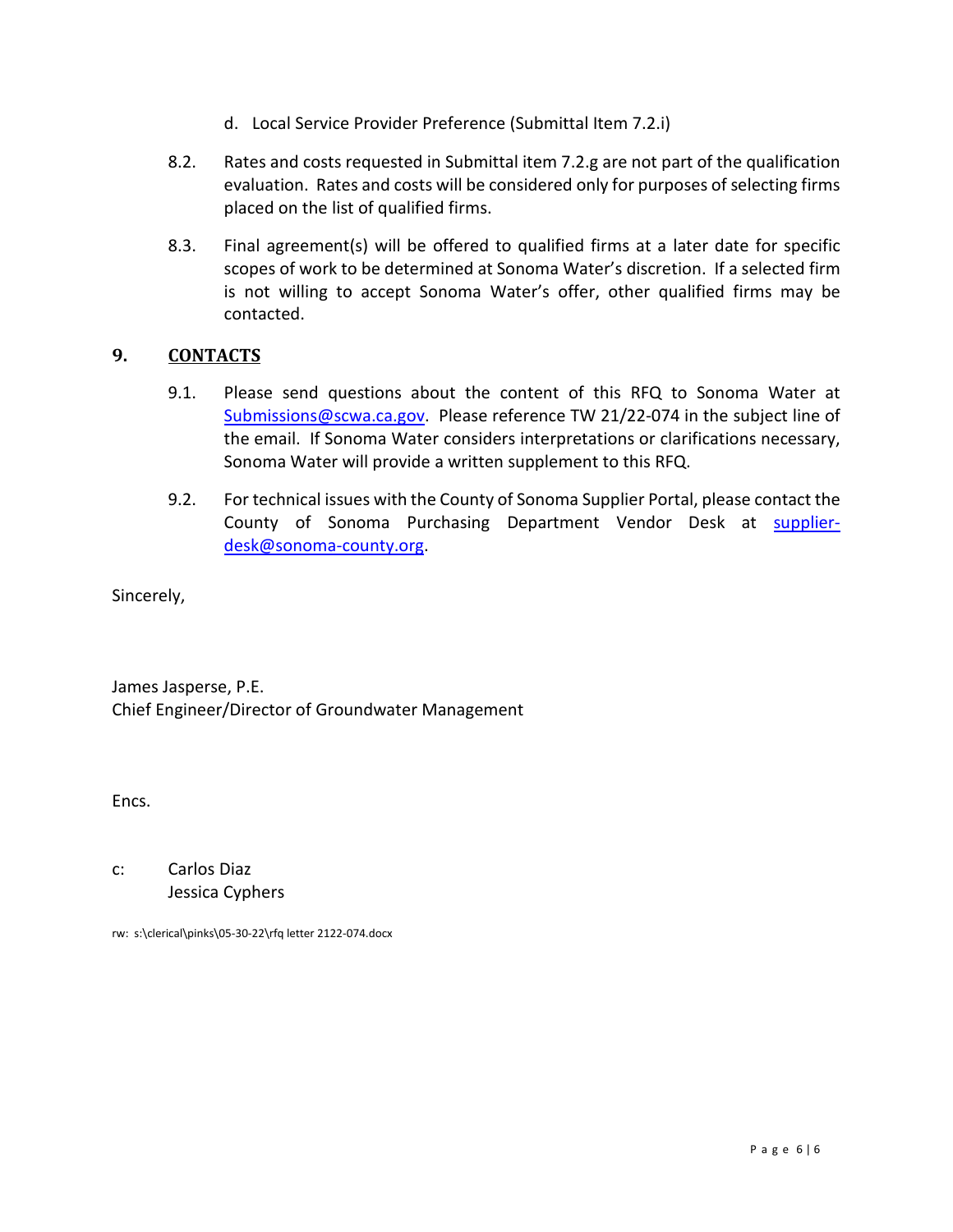#### Attachment 1

#### **DECLARATION OF LOCAL BUSINESS FOR SERVICES**



#### **DECLARATION OF LOCAL BUSINESS FOR SERVICES**

Sonoma County gives local businesses a preference in formal solicitations of services as set forth in the County of Sonoma Local Preference Policy for Services. Sonoma County's Local Preference Policy for Services can be reviewed at http://sonomacounty.ca.gov/General-Services/Purchasing/Doing-Business-with-the-County/Local-Preference-Policy-for-Services/

In order to qualify for this preference, a business must meet all of the following criteria:

- 1. For businesses with a location in a city within Sonoma County, a valid business license if required by the city; and
- 2. A valid physical address located within Sonoma County from which the vendor or consultant operates or performs business on a day-to-day basis.

By completing and signing this form, the undersigned states that, under penalty of perjury, the statements provided herein are true and correct and that the business meets the definition of a local business as set forth in the County of Sonoma Local Preference Policy for Services.

All information submitted is subject to investigation as well as disclosure to third parties under the California Public Records Act. Incomplete, unclear, or incomprehensible responses to the following will result in the bid not being considered for application of the County's local preference policy. False or dishonest responses will cause the rejection of the bid and curtail the declarant's ability to conduct business with the County in the future. It may also result in legal action.

- 1. Legal name of business:
- 2. Physical address of the principal place of business:

|  |  |  | 3. Business license issued by incorporated city within the County: |  |  |
|--|--|--|--------------------------------------------------------------------|--|--|
|--|--|--|--------------------------------------------------------------------|--|--|

License Number

 $I$ ssued by:  $\overline{\phantom{a} \phantom{a}}$ 

Printed Name & Title: \_\_\_\_\_

County of Sonoma General Services, Purchasing Original Date 2 February 2015 Rev. No. Rev. Date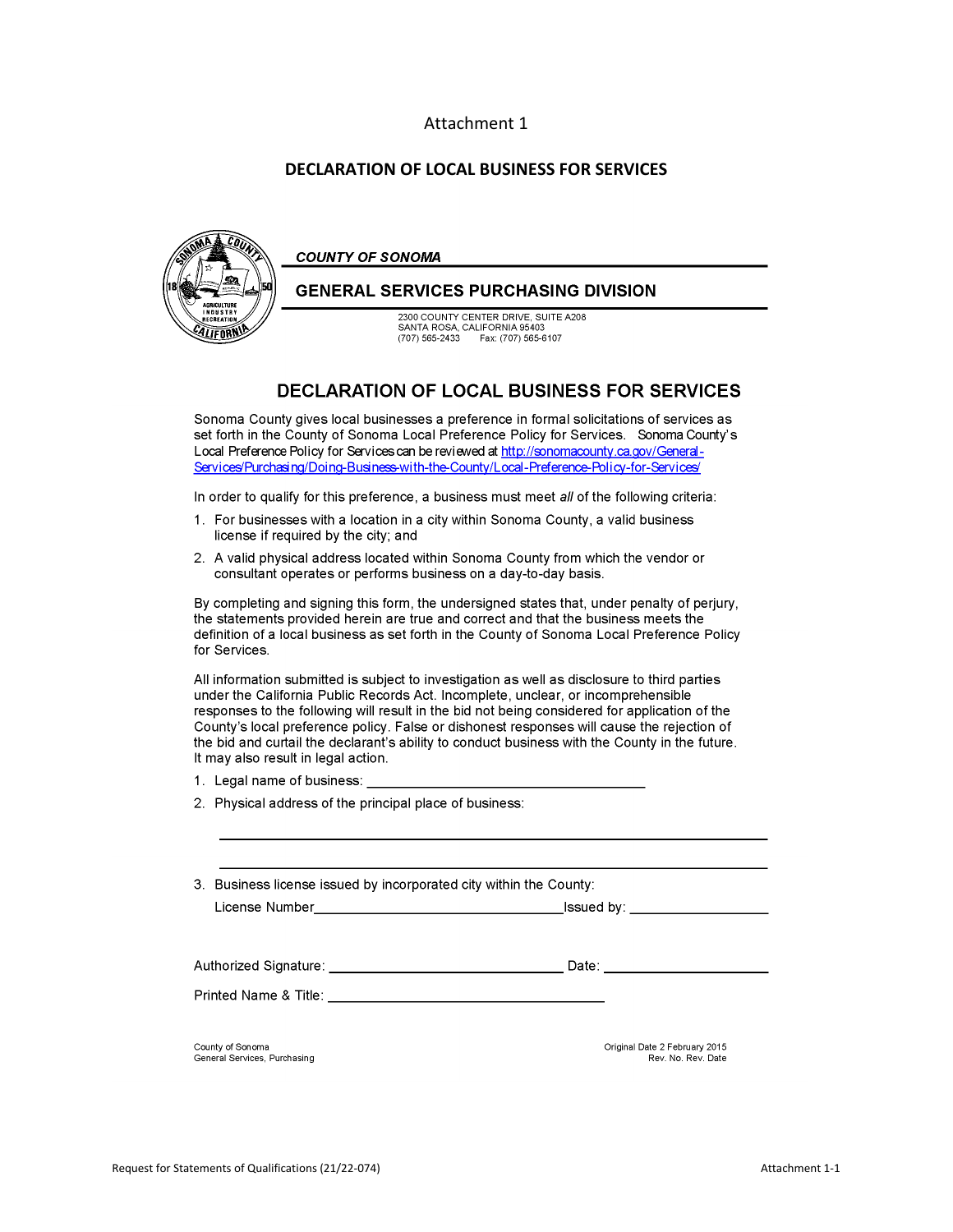## Attachment 2

#### **List of Previous Work Performed**

|                                                                                     | Project 1 | Project 2                | Project 3 | Project 4    | Etc.   |
|-------------------------------------------------------------------------------------|-----------|--------------------------|-----------|--------------|--------|
| Project name                                                                        |           |                          |           |              |        |
| Name of<br>organization                                                             |           |                          |           |              |        |
| Contact person                                                                      |           |                          |           |              |        |
| Telephone<br>number                                                                 |           |                          |           |              |        |
| Structural/Seismic                                                                  |           |                          |           | $\Box$       | $\Box$ |
| Mechanical                                                                          |           | $\Box$                   |           | $\Box$       | П      |
| Civil                                                                               |           |                          |           |              |        |
| Construction<br>Management and<br><b>Material Testing</b>                           |           | $\overline{\phantom{a}}$ | $\Box$    | $\Box$       | $\Box$ |
| River Restoration,<br>Hydrologic/Hydra<br>ulic Modeling, and<br>Flood<br>Management |           |                          |           | ∟            |        |
| Geotechnical/<br>Geophysical                                                        |           | $\mathbf{I}$             |           | $\mathbf{I}$ | $\Box$ |
| Other engineering<br>services                                                       |           | Г                        |           | $\Box$       | $\Box$ |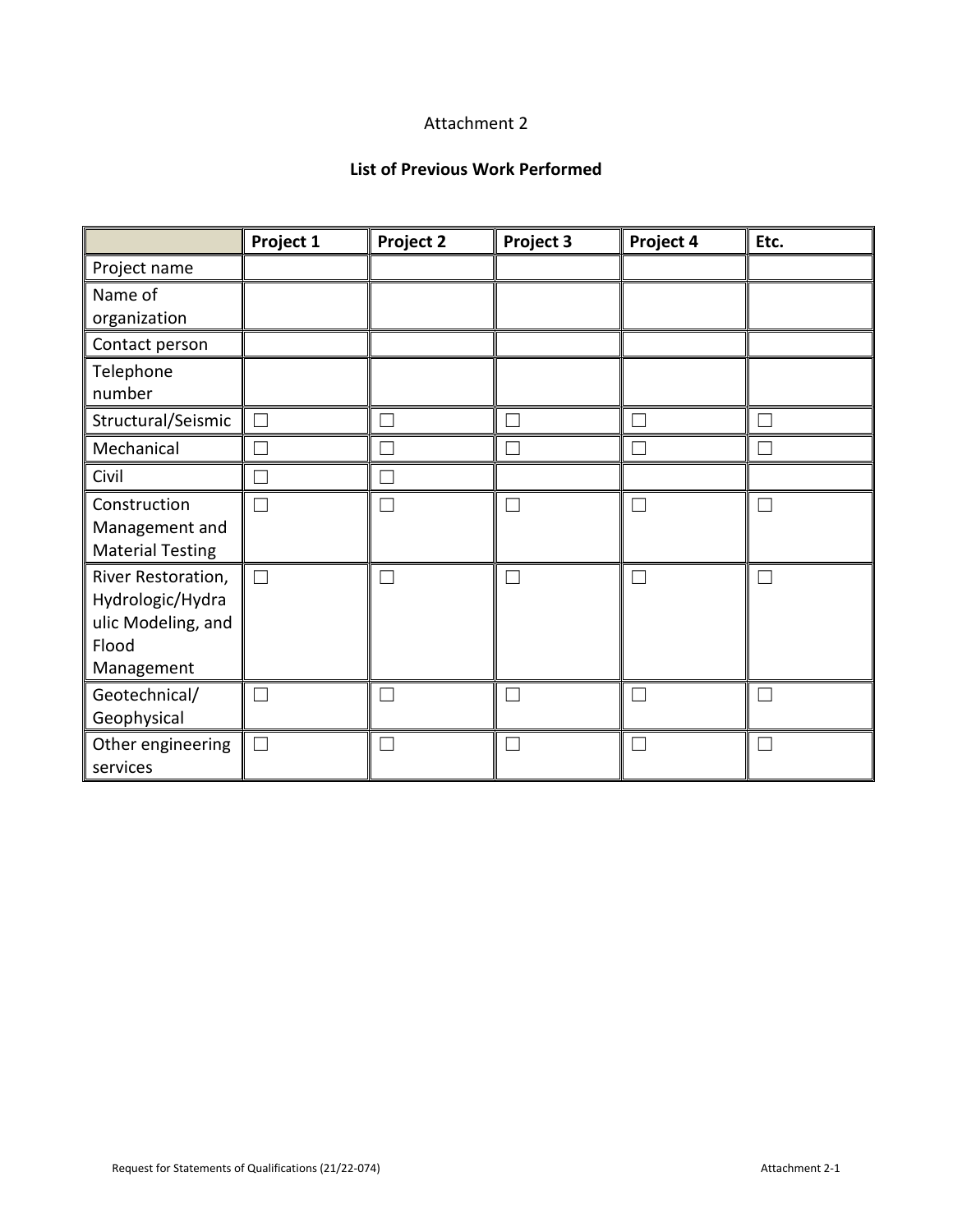



# **Supplier Portal Registration Guide**

The County of Sonoma posts new bidding opportunities on its **Supplier Portal**. Suppliers must register in order to login to the Supplier Portal and view or bid on solicitations.

The Supplier Portal allows Suppliers to:

- Access solicitation information 24/7 (excluding maintenance periods)
- Manage Company and User information in a self-service account
- Manage NIGP commodity/product codes
- Receive emailed notifications regarding new bidding opportunities
- View and bid on solicitations
- Review purchase orders, invoices, and payments

Organizations which have not done business with the County should register as a **Bidder**. Organizations which have received payment from the County for goods and/or services should register as a **Supplier**.

#### **To register as a Bidder:**

- Have your Taxpayer ID number or SSN on hand.
- Navigate to the [Supplier Portal.](https://esupplier.sonomacounty.ca.gov/) We recommend you open the [Bidder Registration](https://esupplier.sonomacounty.ca.gov/SonomaPortalDocs/Training/BidderRegistrationInstructionsADA.pdf) [Instructions](https://esupplier.sonomacounty.ca.gov/SonomaPortalDocs/Training/BidderRegistrationInstructionsADA.pdf) in a new window, or print to use during registration.
- Click "Register as a Bidder" and follow the Bidder Registration Instructions. Be sure to review and choose appropriate commodity category codes.

#### **To register as a Supplier:**

- Have your Taxpayer ID or Social Security Number on hand, along with your current Supplier ID number. If your Supplier ID number is not available, please email the [Supplier Desk.](mailto:supplier-desk@sonoma-county.org)
- Navigate to the [Supplier Portal.](https://esupplier.sonomacounty.ca.gov/) We recommend you open the [Supplier Registration](https://esupplier.sonomacounty.ca.gov/SonomaPortalDocs/Training/SupplierRegistrationInstructionsADA.pdf) [Instructions](https://esupplier.sonomacounty.ca.gov/SonomaPortalDocs/Training/SupplierRegistrationInstructionsADA.pdf) in a new window, or print to use during registration.
- Click "Create New User Accounts" and follow the Supplier Registration Instructions. Be sure to review and select appropriate commodity category codes.

#### **If you experience technical issues during registration, email th[e Supplier Desk](mailto:supplier-desk@sonoma-county.org) for prompt assistance. Please include a screenshot of the issue if possible.**

Rev. C Revised 4/12/19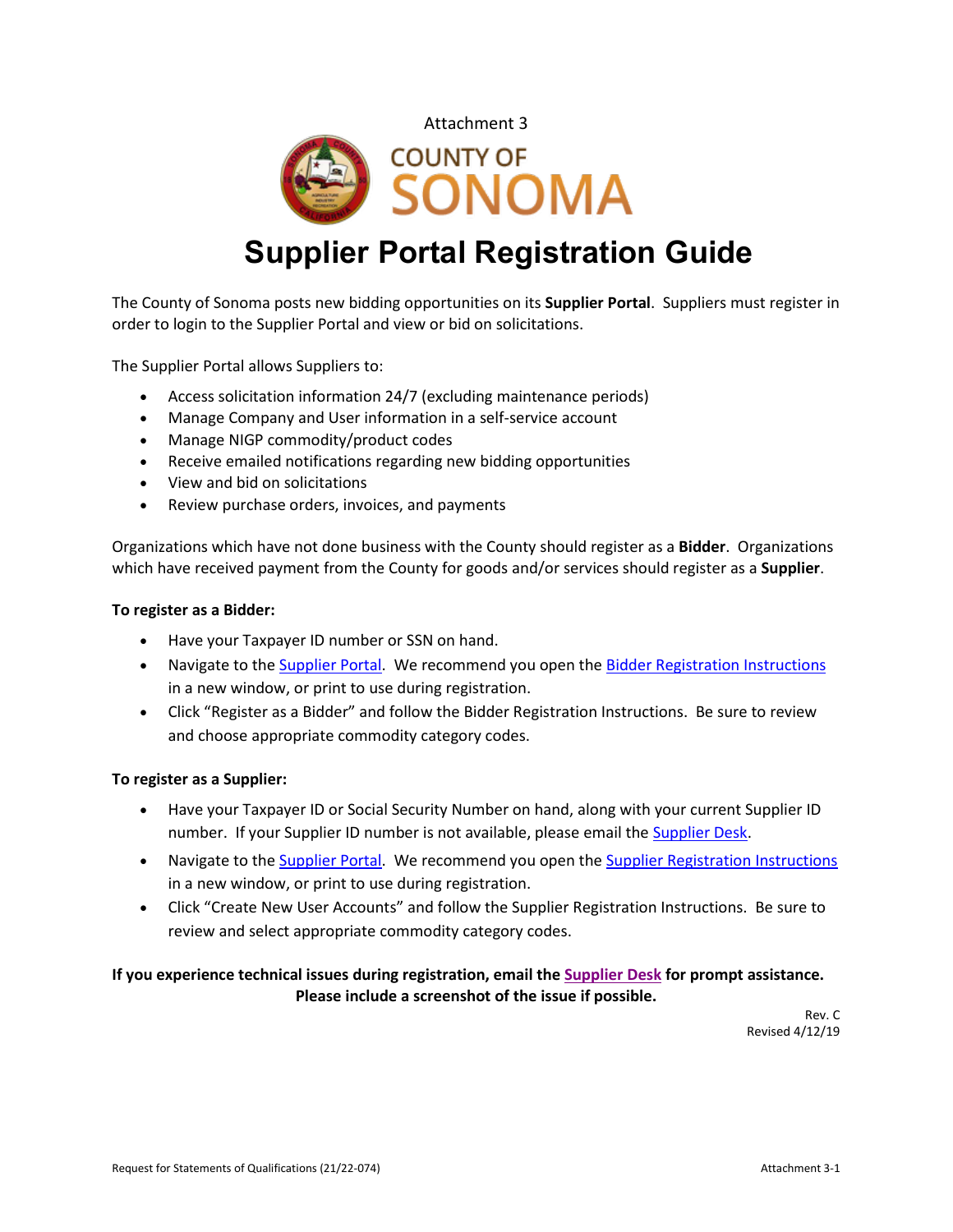For accessibility assistance with this document, please contact the Sonoma County Water Agency Technical Writing Section at (707) 547-1900, Fax at (707) 544-6123, or TDD through the California Relay Service (by dialing 711).

jc: t:\agreements\2122-074.docx version: 6/7/2022 2:59:00 PM TW 21/22-074

## **SAMPLE Agreement for Engineering and Related Services**

This agreement ("Agreement") is by and between **Sonoma County Water Agency, Occidental County Sanitation District, Russian River County Sanitation District, Sonoma Valley County Sanitation District, and South Park County Sanitation District** , collectively referred to as "Sonoma Water") and **TBD** ("Consultant"). The Effective Date of this Agreement is the date the Agreement is last signed by the parties to the Agreement, unless otherwise specified in Paragraph [5.1.](#page-12-0)

#### **RECITALS**

#### A. TBD

- <span id="page-9-0"></span>B. Sonoma County Water Agency owns, operates, and manages Airport/Larkfield/Wikiup Sanitation Zone, Geyserville Sanitation Zone, Penngrove Sanitation Zone, and Sea Ranch Sanitation Zone ("Zones").
- <span id="page-9-1"></span>C. Sonoma County Water Agency owns, operates, and maintains flood protection projects and provides flood protection services for the following watersheds: Laguna de Santa Rosa/Mark West Creek (Zone 1A), Petaluma River (Zone 2A), Valley of the Moon (Zone 3A), Lower Russian River (Zone 5A), North Coastal (Zones 7A), and South Coastal (Zone 8A) ("Flood Protection Zones").
- D. Sonoma County Water Agency operates and manages Occidental County Sanitation District, Russian River County Sanitation District, Sonoma Valley County Sanitation District, and South Park County Sanitation District ("Districts") under contract with Districts. References to District employees are understood to be Sonoma County Water Agency employees acting on behalf of Districts.

In consideration of the foregoing recitals and the mutual covenants contained herein, the parties hereto agree as follows:

#### **AGREEMENT**

#### **1. RECITALS**

1.1. The above recitals are true and correct and are incorporated herein.

#### **2. LIST OF EXHIBITS**

- 2.1. The following exhibits are attached hereto and incorporated herein:
	- a. Exhibit A: Scope of Work
	- b. Exhibit B: Schedule of Costs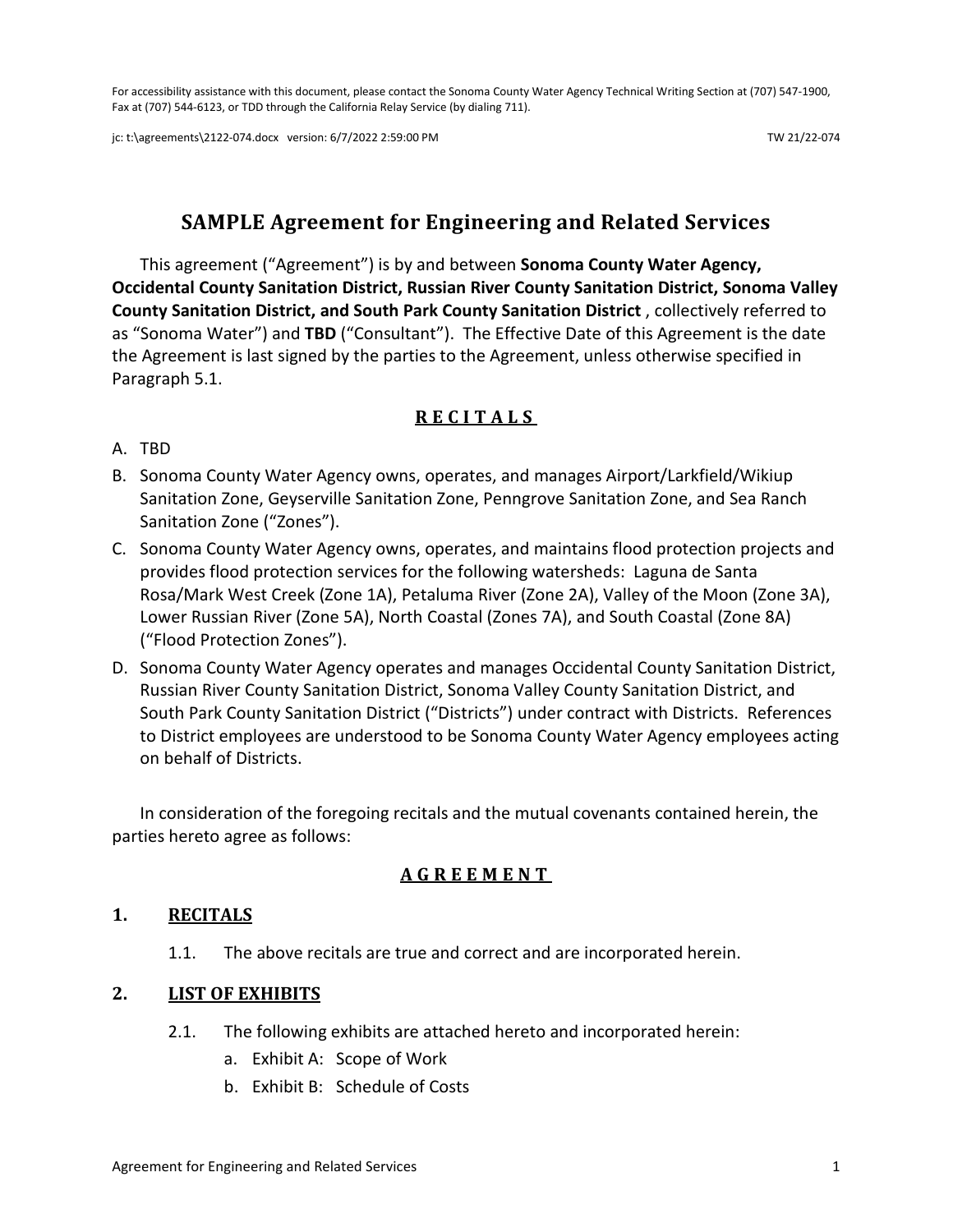- c. Exhibit C: Estimated Budget for Scope of Work
- d. Exhibit D: Insurance Requirements

## **3. SCOPE OF SERVICES**

- 3.1. Consultant's Specified Services: Consultant shall perform the services described in Exhibit A (Scope of Work), within the times or by the dates provided for in Exhibit A and pursuant to Article [9](#page-14-0) [\(Prosecution of Work\)](#page-14-0). In the event of a conflict between the body of this Agreement and Exhibit A, the provisions in the body of this Agreement shall control.
- <span id="page-10-0"></span>3.2. *Cooperation with Sonoma Water:* Consultant shall cooperate with Sonoma Water in the performance of all work hereunder. Consultant shall coordinate the work with Sonoma Water's Project Manager. Contact information and mailing addresses: **TBD**.
- 3.3. *Performance Standard and Standard of Care:* Consultant hereby agrees that all its work will be performed and that its operations shall be conducted in accordance with the standards of a reasonable professional having specialized knowledge and expertise in the services provided under this Agreement and in accordance with all applicable federal, state and local laws, including all state and local orders and guidance related to COVID-19 as may be amended from time to time, it being understood that acceptance of Consultant's work by Sonoma Water shall not operate as a waiver or release. Sonoma Water has relied upon the professional ability and training of Consultant as a material inducement to enter into this Agreement. If Sonoma Water determines that any of Consultant's work is not in accordance with such level of competency and standard of care, Sonoma Water, in its sole discretion, shall have the right to do any or all of the following: (a) require Consultant to meet with Sonoma Water to review the quality of the work and resolve matters of concern; (b) require Consultant to repeat the work at no additional charge until it is satisfactory; (c) terminate this Agreement pursuant to the provisions of Article [6](#page-12-1) [\(Termination\)](#page-12-1); or (d) pursue any and all other remedies at law or in equity.
- 3.4. *Assigned Personnel:*
	- a. Consultant shall assign only competent personnel to perform work hereunder. In the event that at any time Sonoma Water, in its sole discretion, desires the removal of any person or persons assigned by Consultant to perform work hereunder, Consultant shall remove such person or persons immediately upon receiving written notice from Sonoma Water.
	- b. Any and all persons identified in this Agreement or any exhibit hereto as the project manager, project team, or other professional performing work hereunder are deemed by Sonoma Water to be key personnel whose services were a material inducement to Sonoma Water to enter into this Agreement, and without whose services Sonoma Water would not have entered into this Agreement. Consultant shall not remove, replace,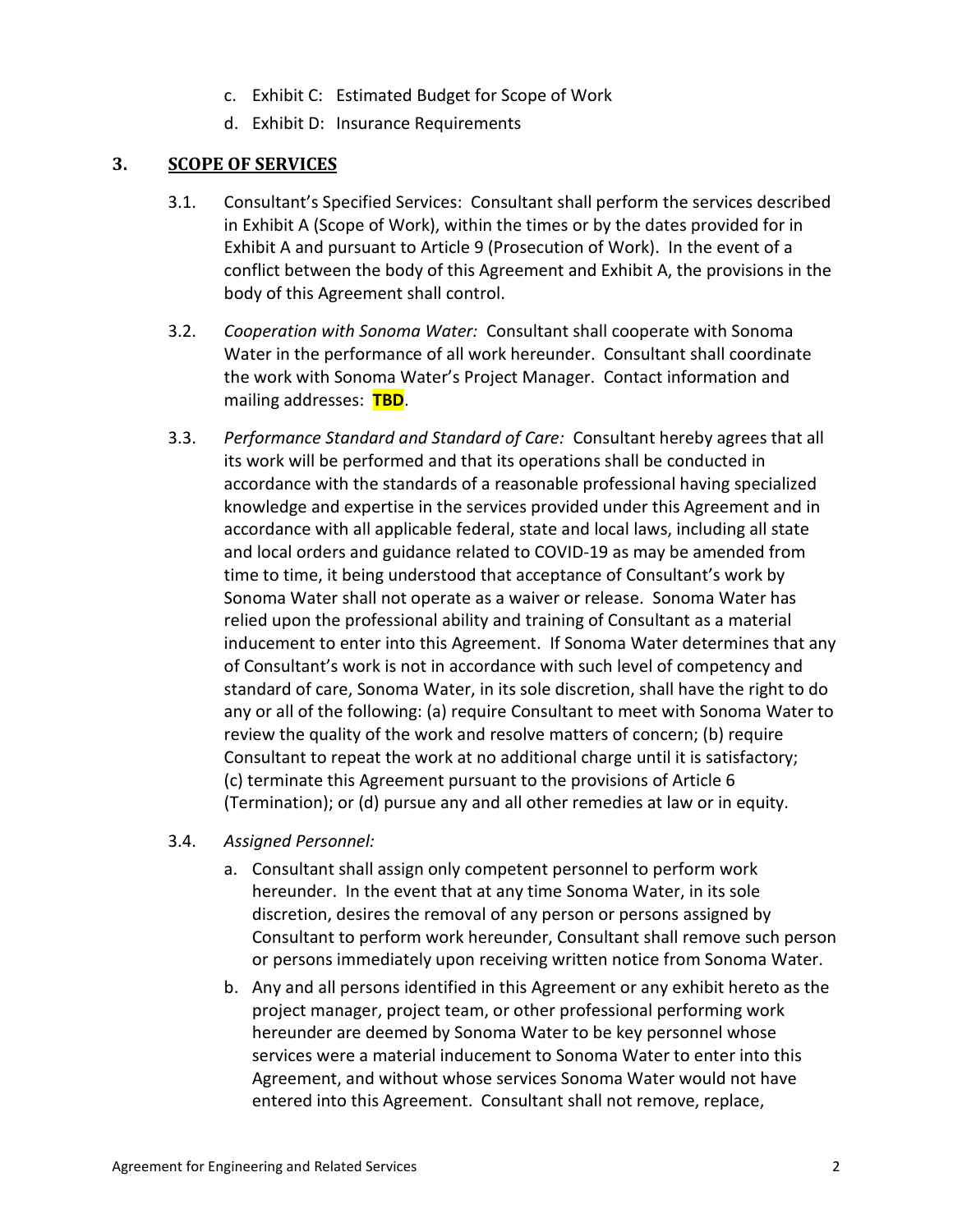substitute, or otherwise change any key personnel without the prior written consent of Sonoma Water.

c. In the event that any of Consultant's personnel assigned to perform services under this Agreement become unavailable due to resignation, sickness, or other factors outside of Consultant's control, Consultant shall be responsible for timely provision of adequately qualified replacements.

#### **4. PAYMENT**

- 4.1. *Total Costs:* **TBD**.
- 4.2. *Method of Payment:* **TBD**.
- <span id="page-11-1"></span>4.3. *Invoices:* **TBD**.
- 4.4. *Cost Tracking:* **TBD**.
- 4.5. *Timing of Payments:* Unless otherwise noted in this Agreement, payments shall be made within the normal course of Sonoma Water business after presentation of an invoice in a form approved by Sonoma Water for services performed. Payments shall be made only upon the satisfactory completion of the services as determined by Sonoma Water.
- <span id="page-11-0"></span>4.6. *Taxes Withheld by Sonoma Water:*
	- a. Pursuant to California Revenue and Taxation Code (R&TC) section 18662, Sonoma Water shall withhold seven percent of the income paid to Consultant for services performed within the State of California under this Agreement, for payment and reporting to the California Franchise Tax Board, if Consultant does not qualify as: (1) a corporation with its principal place of business in California, (2) an LLC or Partnership with a permanent place of business in California, (3) a corporation/LLC or Partnership qualified to do business in California by the Secretary of State, or (4) an individual with a permanent residence in the State of California.
	- b. If Consultant does not qualify, as described in Paragraph [4.6.a,](#page-11-0) Sonoma Water requires that a completed and signed Form 587 be provided by Consultant in order for payments to be made. If Consultant is qualified, as described in Paragraph [4.6.a,](#page-11-0) then Sonoma Water requires a completed Form 590. Forms 587 and 590 remain valid for the duration of the Agreement provided there is no material change in facts. By signing either form, Consultant agrees to promptly notify Sonoma Water of any changes in the facts. Forms should be sent to Sonoma Water pursuant to Articl[e 16](#page-20-0) [\(Method and Place of Giving Notice, Submitting Bills, and Making Payments\)](#page-20-0) of this Agreement. To reduce the amount withheld, Consultant has the option to provide Sonoma Water with either a full or partial waiver from the State of California.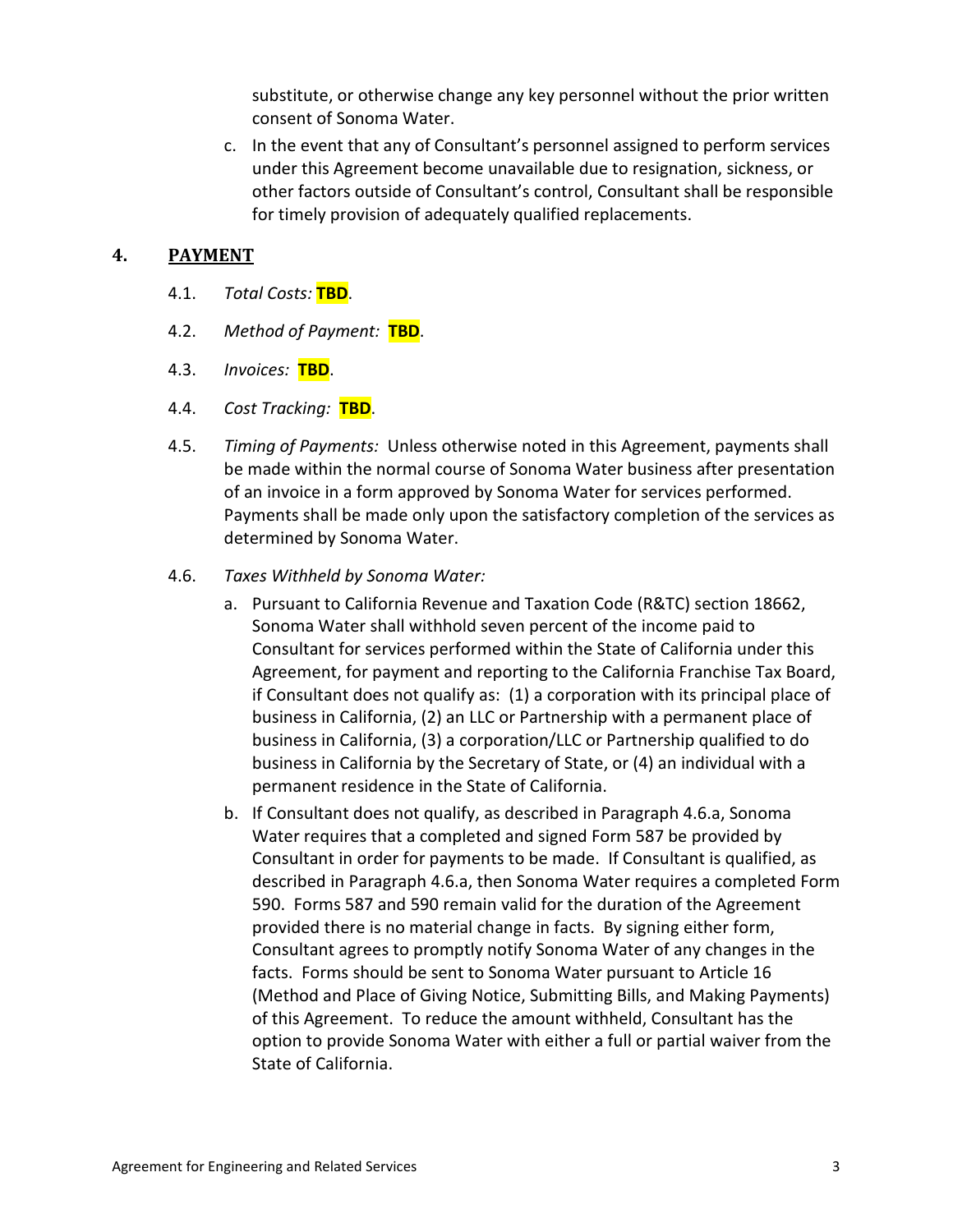## <span id="page-12-0"></span>**5. TERM OF AGREEMENT AND COMMENCEMENT OF WORK**

## 5.1. *Term of Agreement:*

- a. This Agreement shall expire on **TBD**, unless terminated earlier in accordance with the provisions of Article [6](#page-12-1) [\(Termination\)](#page-12-1).
- b. Sonoma Water shall have two options to extend this Agreement for a period of one year each by providing written notice to Consultant thirty days in advance of the expiration date noted in this Article and of the first extension option.
- 5.2. *Commencement of Work:* Consultant is authorized to proceed immediately with the performance of this Agreement upon the Effective Date of this Agreement.

## <span id="page-12-1"></span>**6. TERMINATION**

- 6.1. *Authority to Terminate:* Sonoma Water's right to terminate may be exercised by Sonoma County Water Agency's General Manager.
- 6.2. *Termination Without Cause:* Notwithstanding any other provision of this Agreement, at any time and without cause, Sonoma Water shall have the right, in its sole discretion, to terminate this Agreement by giving 5 days written notice to Consultant.
- <span id="page-12-2"></span>6.3. *Termination for Cause:* Notwithstanding any other provision of this Agreement, should Consultant fail to perform any of its obligations hereunder, within the time and in the manner herein provided, or otherwise violate any of the terms of this Agreement, Sonoma Water may immediately terminate this Agreement by giving Consultant written notice of such termination, stating the reason for termination.
- 6.4. *Delivery of Work Product and Final Payment Upon Termination:* In the event of termination, Consultant, within 14 days following the date of termination, shall deliver to Sonoma Water all reports, original drawings, graphics, plans, studies, and other data or documents, in whatever form or format, assembled or prepared by Consultant or Consultant's subcontractors, consultants, and other agents in connection with this Agreement subject to Paragraph [12.9](#page-17-0) and shall submit to Sonoma Water an invoice showing the services performed, hours worked, and copies of receipts for reimbursable expenses up to the date of termination.
- 6.5. *Payment Upon Termination:* Upon termination of this Agreement by Sonoma Water, Consultant shall be entitled to receive as full payment for all services satisfactorily rendered and reimbursable expenses properly incurred hereunder, an amount which bears the same ratio to the total payment specified in the Agreement as the services satisfactorily rendered hereunder by Consultant bear to the total services otherwise required to be performed for such total payment; provided, however, that if services are to be paid on a per-hour or per-day basis,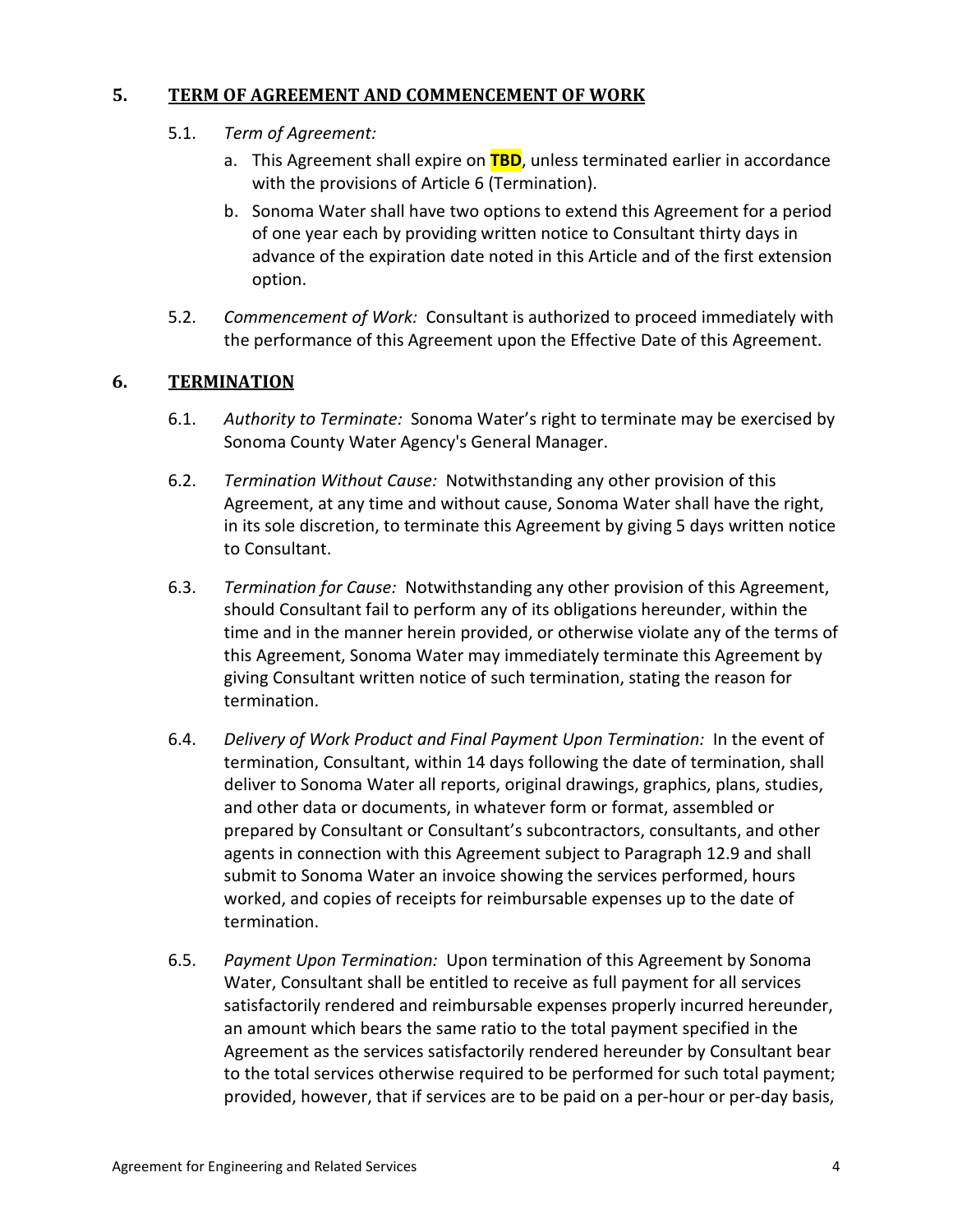then Consultant shall be entitled to receive as full payment an amount equal to the number of hours or days actually worked prior to termination multiplied by the applicable hourly or daily rate; and further provided, however, that if Sonoma Water terminates the Agreement for cause pursuant to Paragraph [6.3,](#page-12-2) Sonoma Water shall deduct from such amounts the amount of damage, if any, sustained by Sonoma Water by virtue of the breach of the Agreement by Consultant.

#### <span id="page-13-0"></span>**7. INDEMNIFICATION**

7.1. Consultant agrees to accept all responsibility for loss or damage to any person or entity, including Sonoma County Water Agency, Occidental County Sanitation District, Russian River County Sanitation District, Sonoma Valley County Sanitation District, and South Park County Sanitation District, and to indemnify, hold harmless, and release Sonoma County Water Agency, Occidental County Sanitation District, Russian River County Sanitation District, Sonoma Valley County Sanitation District, and South Park County Sanitation District, their officers, agents, and employees, from and against any actions, claims, damages, liabilities, disabilities, or expenses, that may be asserted by any person or entity, including Consultant, that arise out of, pertain to, or relate to Consultant's or its agents', employees', contractors', subcontractors', or invitees' performance or obligations under this Agreement. Consultant agrees to provide a complete defense for any claim or action brought against Sonoma County Water Agency, Occidental County Sanitation District, Russian River County Sanitation District, Sonoma Valley County Sanitation District, or South Park County Sanitation District based upon a claim relating to Consultant's or its agents', employees', contractors', subcontractors', or invitees' performance or obligations under this Agreement. Consultant's obligations under this Article [7](#page-13-0) apply whether or not there is concurrent or contributory negligence on the part of Sonoma County Water Agency, Occidental County Sanitation District, Russian River County Sanitation District, Sonoma Valley County Sanitation District, or South Park County Sanitation District, but, to the extent required by law, excluding liability due to conduct of Sonoma County Water Agency, Occidental County Sanitation District, Russian River County Sanitation District, Sonoma Valley County Sanitation District, or South Park County Sanitation District. Sonoma County Water Agency, Occidental County Sanitation District, Russian River County Sanitation District, Sonoma Valley County Sanitation District, and South Park County Sanitation District shall have the right to select their legal counsel at Consultant's expense, subject to Consultant's approval, which shall not be unreasonably withheld. This indemnification obligation is not limited in any way by any limitation on the amount or type of damages or compensation payable to or for Consultant or its agents under workers' compensation acts, disability benefits acts, or other employee benefit acts.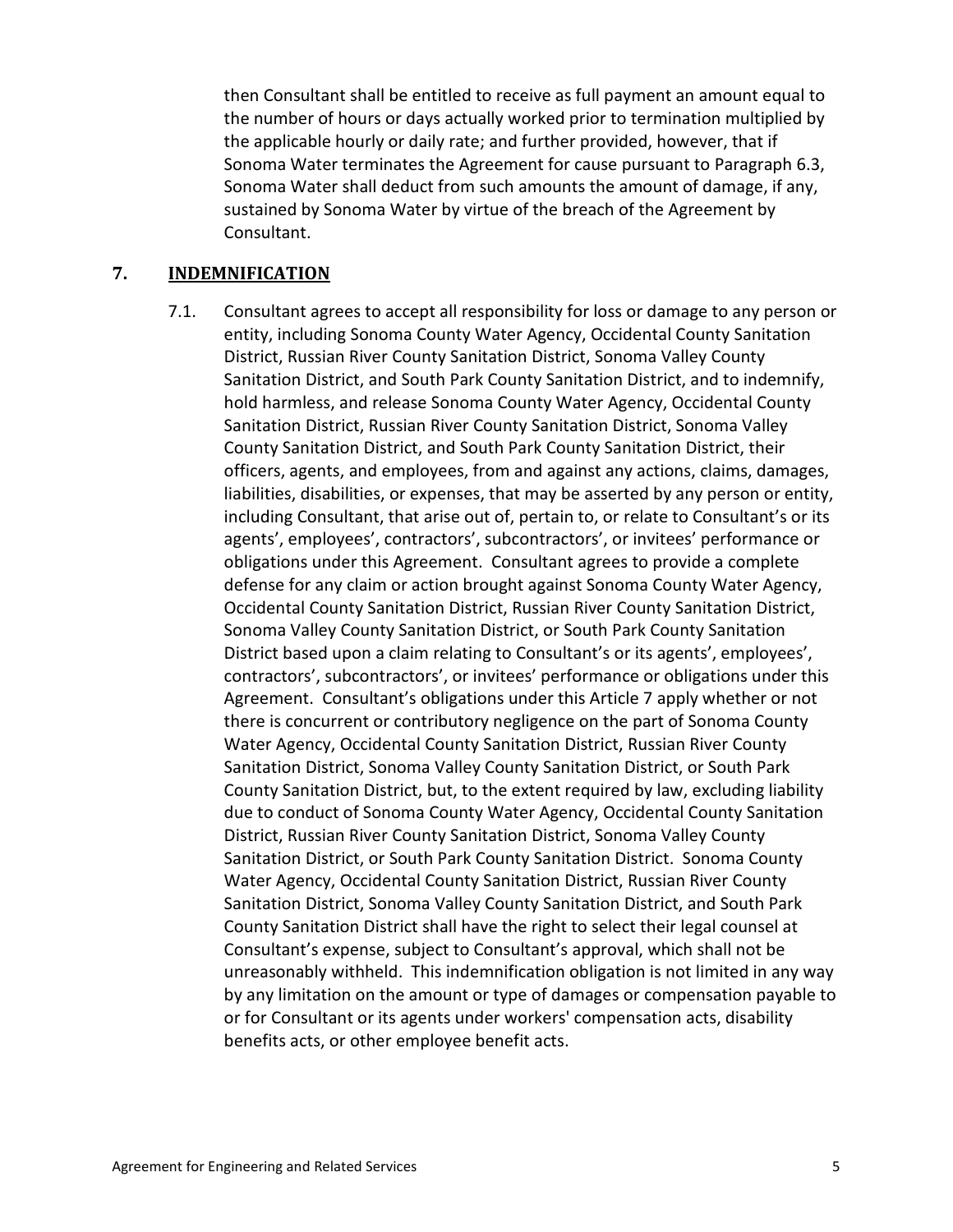## **8. INSURANCE**

8.1. With respect to performance of work under this Agreement, Consultant shall maintain and shall require all of its subcontractors, consultants, and other agents to maintain, insurance as described in Exhibit D (Insurance Requirements) Alternate when insurance is not required per [S:\Techw\TW](file://scwa.loc/Shares/Techw/TW%20Procedures/Insurance/Contracts%20Exempt%20from%20Insurance%20Requirements.docx)  [Procedures\Insurance\Contracts Exempt from Insurance Requirements.docx](file://scwa.loc/Shares/Techw/TW%20Procedures/Insurance/Contracts%20Exempt%20from%20Insurance%20Requirements.docx)

## <span id="page-14-0"></span>**9. PROSECUTION OF WORK**

9.1. Performance of the services hereunder shall be completed within the time required herein, provided, however, that if the performance is delayed by earthquake, flood, high water, or other Act of God or by strike, lockout, or similar labor disturbances, the time for Consultant's performance of this Agreement shall be extended by a number of days equal to the number of days Consultant has been delayed.

## **10. EXTRA OR CHANGED WORK**

10.1. Extra or changed work or other changes to the Agreement may be authorized only by written amendment to this Agreement, signed by both parties. The parties expressly recognize that Sonoma Water personnel are without authorization to order extra or changed work or waive Agreement requirements. Failure of Consultant to secure such written authorization for extra or changed work shall constitute a waiver of any and all right to adjustment in the Agreement price or Agreement time due to such unauthorized work and thereafter Consultant shall be entitled to no compensation whatsoever for the performance of such work. Consultant further expressly waives any and all right or remedy by way of restitution and quantum meruit for any and all extra work performed without such express and prior written authorization of Sonoma Water.

## <span id="page-14-1"></span>**11. CONTENT ONLINE ACCESSIBILITY**

- 11.1. *Accessibility:* Sonoma Water policy requires that all documents that may be published to the Web meet accessibility standards to the greatest extent possible, and utilizing available existing technologies.
- 11.2. *Standards:* All consultants responsible for preparing content intended for use or publication on a Sonoma Water managed or Sonoma Water funded web site must comply with applicable federal accessibility standards established by 36 C.F.R. section 1194, pursuant to section 508 of the Rehabilitation Act of 1973, as amended (29 U.S.C. section 794(d)), and Sonoma Water's Web Site Accessibility Policy located at [http://sonomacounty.ca.gov/Services/Web-Standards-and-](http://sonomacounty.ca.gov/Services/Web-Standards-and-Guidelines/)[Guidelines/.](http://sonomacounty.ca.gov/Services/Web-Standards-and-Guidelines/)
- 11.3. *Certification:* With each final receivable intended for public distribution (report, presentations posted to the internet, public outreach materials), Consultant shall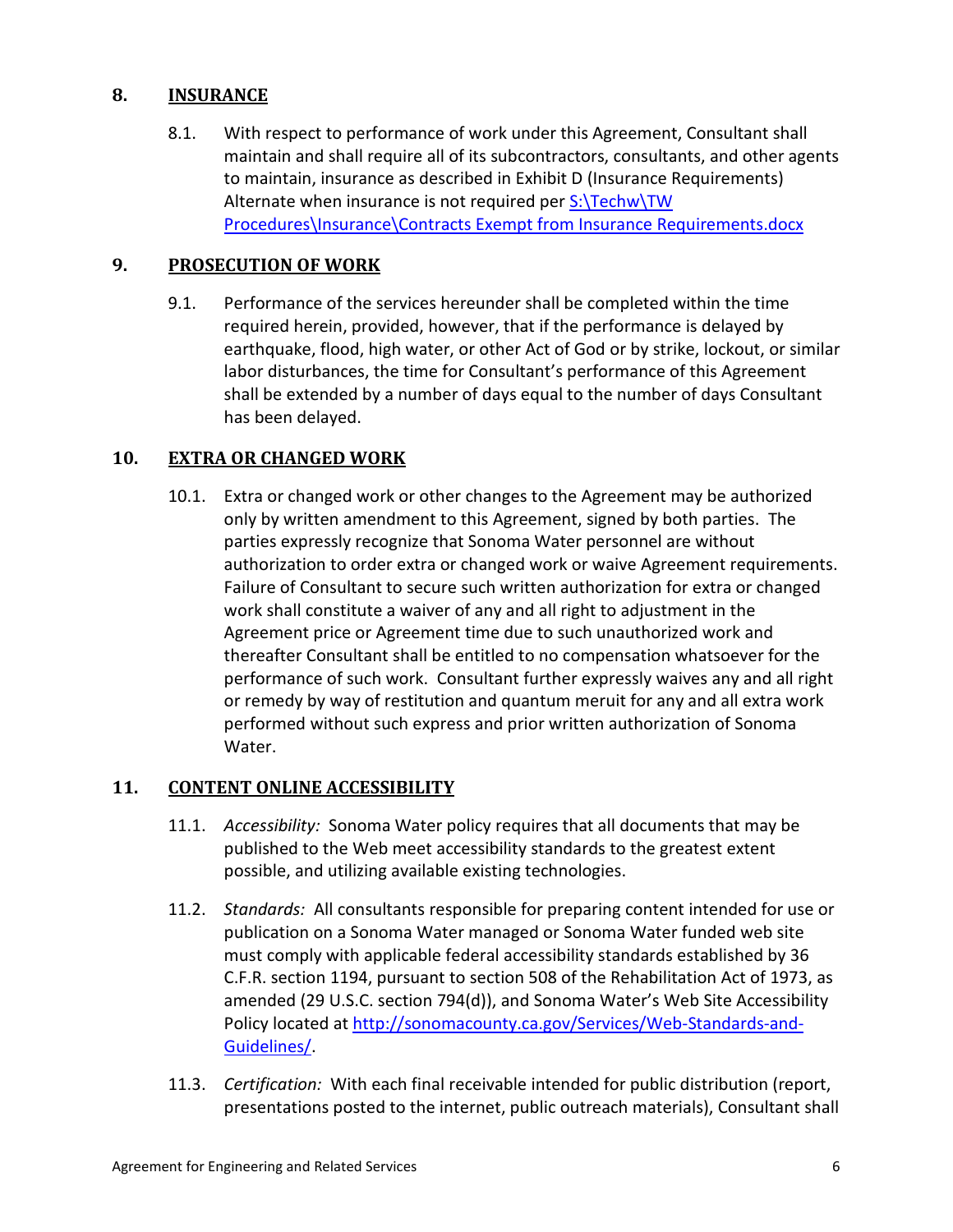include a descriptive summary describing how all deliverable documents were assessed for accessibility (e.g., Microsoft Word accessibility check; Adobe Acrobat accessibility check, or other commonly accepted compliance check).

- 11.4. *Alternate Format:* When it is strictly impossible due to the unavailability of technologies required to produce an accessible document, Consultant shall identify the anticipated accessibility deficiency prior to commencement of any work to produce such deliverables. Consultant agrees to cooperate with Sonoma Water staff in the development of alternate document formats to maximize the facilitative features of the impacted document(s); e.g., embedding the document with alt-tags that describe complex data/tables.
- 11.5. *Noncompliant Materials; Obligation to Cure:* Remediation of any materials that do not comply with Sonoma Water's Web Site Accessibility Policy shall be the responsibility of Consultant. If Sonoma Water, in its sole and absolute discretion, determines that any deliverable intended for use or publication on any Sonoma Water managed or Sonoma Water funded Web site does not comply with Sonoma Water Accessibility Standards, Sonoma Water will promptly inform Consultant in writing. Upon such notice, Consultant shall, without charge to Sonoma Water, repair or replace the non-compliant materials within such period of time as specified by Sonoma Water in writing. If the required repair or replacement is not completed within the time specified, Sonoma Water shall have the right to do any or all of the following, without prejudice to Sonoma Water's right to pursue any and all other remedies at law or in equity:
	- a. Cancel any delivery or task order
	- b. Terminate this Agreement pursuant to the provisions of Article [6](#page-12-1) [\(Termination\)](#page-12-1); and/or
	- c. In the case of custom Electronic and Information Technology (EIT) developed by Consultant for Sonoma Water, Sonoma Water may have any necessary changes or repairs performed by itself or by another contractor. In such event, Consultant shall be liable for all expenses incurred by Sonoma Water in connection with such changes or repairs.
- 11.6. *Sonoma Water's Rights Reserved:* Notwithstanding the foregoing, Sonoma Water may accept deliverables that are not strictly compliant with Sonoma Water Accessibility Standards if Sonoma Water, in its sole and absolute discretion, determines that acceptance of such products or services is in Sonoma Water's best interest.

## **12. REPRESENTATIONS OF CONSULTANT**

12.1. *Status of Consultant:* The parties intend that Consultant, in performing the services specified herein, shall act as an independent contractor and shall control the work and the manner in which it is performed. Consultant is not to be considered an agent or employee of Sonoma Water and is not entitled to participate in any pension plan, worker's compensation plan, insurance, bonus,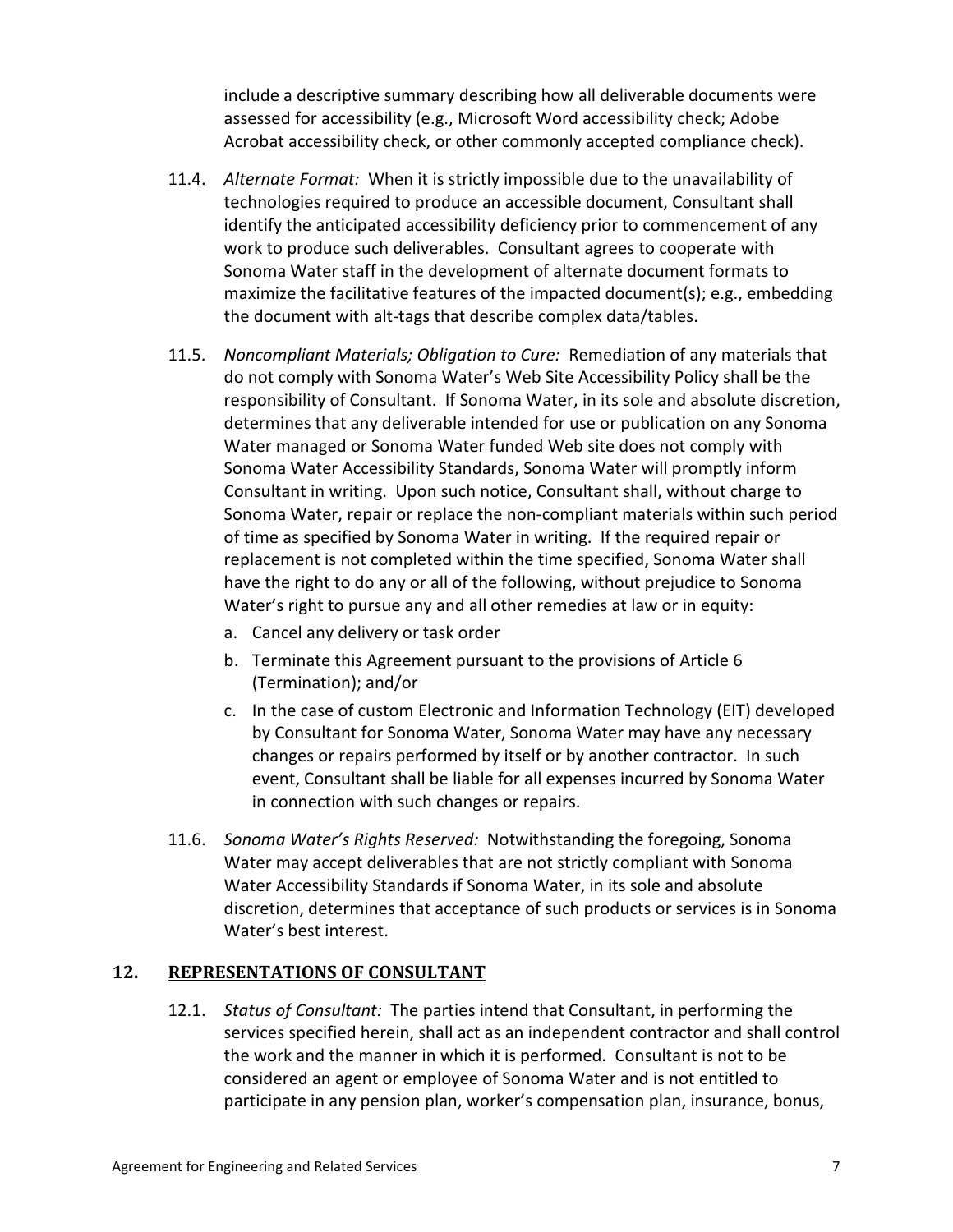or similar benefits Sonoma Water provides its employees. In the event Sonoma Water exercises its right to terminate this Agreement pursuant to Article [6](#page-12-1) [\(Termination\)](#page-12-1), Consultant expressly agrees that it shall have no recourse or right of appeal under rules, regulations, ordinances, or laws applicable to employees.

- 12.2. *No Suspension or Debarment:* Consultant warrants that it is not presently debarred, suspended, proposed for debarment, declared ineligible, or voluntarily excluded from participation in covered transactions by any federal department or agency. Consultant also warrants that it is not suspended or debarred from receiving federal funds as listed in the List of Parties Excluded from Federal Procurement or Non-procurement Programs issued by the General Services Administration.
- 12.3. *Taxes:* Consultant agrees to file federal and state tax returns and pay all applicable taxes on amounts paid pursuant to this Agreement and shall be solely liable and responsible to pay such taxes and other obligations, including, but not limited to, state and federal income and FICA taxes. Consultant agrees to indemnify and hold Sonoma Water harmless from any liability which it may incur to the United States or to the State of California or to any other public entity as a consequence of Consultant's failure to pay, when due, all such taxes and obligations. In case Sonoma Water is audited for compliance regarding any withholding or other applicable taxes, Consultant agrees to furnish Sonoma Water with proof of payment of taxes on these earnings.
- 12.4. *Records Maintenance:* Consultant shall keep and maintain full and complete documentation and accounting records concerning all services performed that are compensable under this Agreement and shall make such documents and records available to Sonoma Water for inspection at any reasonable time. Consultant shall maintain such records for a period of four (4) years following completion of work hereunder.
- 12.5. *Conflict of Interest:* Consultant covenants that it presently has no interest and that it will not acquire any interest, direct or indirect, that represents a financial conflict of interest under state law or that would otherwise conflict in any manner or degree with the performance of its services hereunder. Consultant further covenants that in the performance of this Agreement no person having any such interests shall be employed. In addition, if required by law or requested to do so by Sonoma Water, Consultant shall submit a completed Fair Political Practices Commission Statement of Economic Interests (Form 700) with Sonoma Water within 30 calendar days after the Effective Date of this Agreement and each year thereafter during the term of this Agreement, or as required by state law.
- 12.6. *Statutory Compliance/Living Wage Ordinance:* Consultant agrees to comply, and to ensure compliance by its subconsultants or subcontractors, with all applicable federal, state and local laws, regulations, statutes and policies, including but not limited to the County of Sonoma Living Wage Ordinance, applicable to the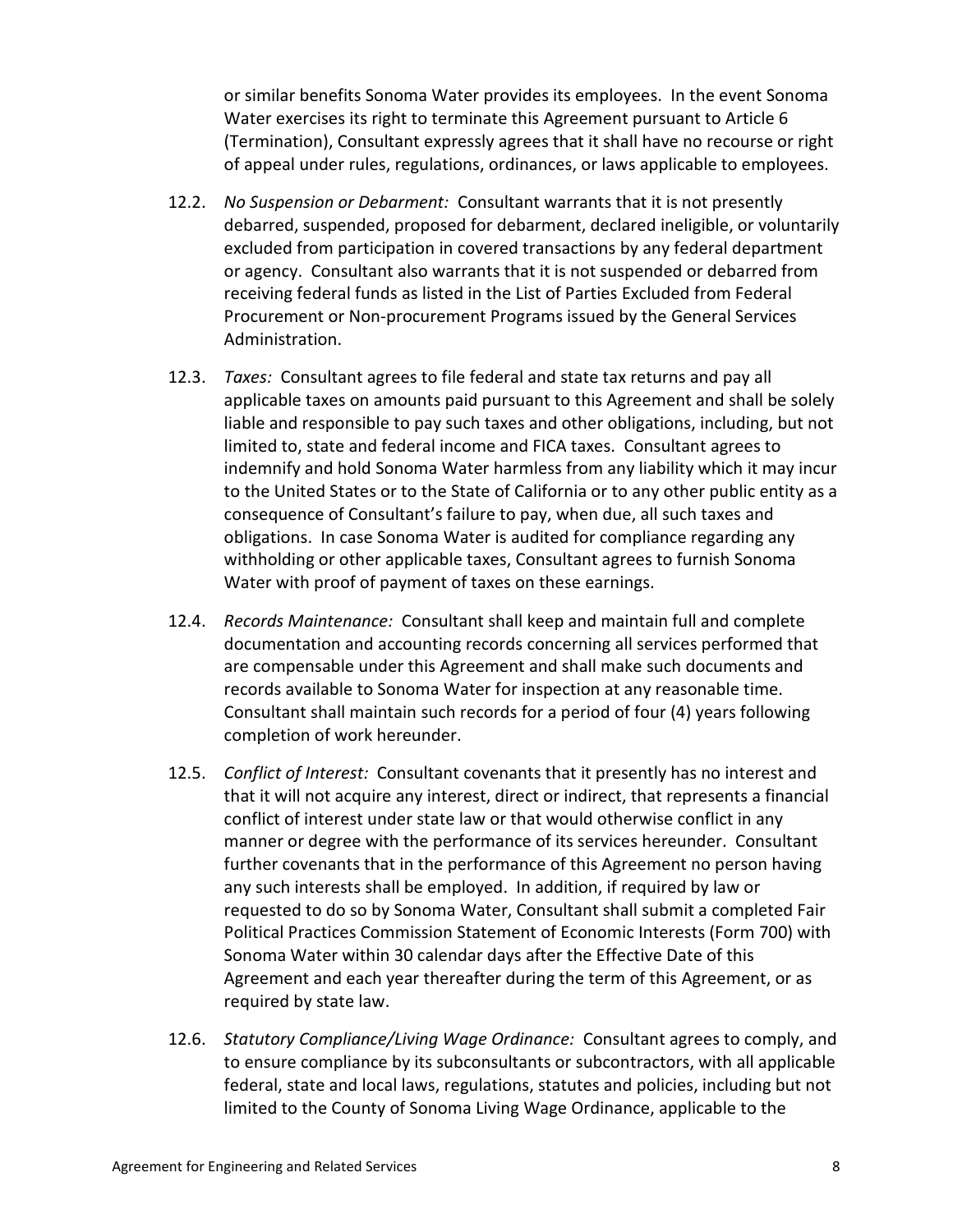services provided under this Agreement as they exist now and as they are changed, amended or modified during the term of this Agreement. Without limiting the generality of the foregoing, Consultant expressly acknowledges and agrees that this Agreement is subject to the provisions of Article XXVI of Chapter 2 of the Sonoma County Code, requiring payment of a living wage to covered employees. Noncompliance during the term of the Agreement will be considered a material breach and may result in termination of the Agreement or pursuit of other legal or administrative remedies.

- 12.7. *Nondiscrimination:* Consultant shall comply with all applicable federal, state, and local laws, rules, and regulations in regard to nondiscrimination in employment because of race, color, ancestry, national origin, religion, sex, marital status, age, medical condition, pregnancy, disability, sexual orientation or other prohibited basis. All nondiscrimination rules or regulations required by law to be included in this Agreement are incorporated herein by this reference.
- 12.8. *Assignment of Rights:* Consultant assigns to Sonoma Water all rights throughout the world in perpetuity in the nature of copyright, trademark, patent, right to ideas, in and to all versions of the plans and specifications, if any, now or later prepared by Consultant in connection with this Agreement. Consultant agrees to take such actions as are necessary to protect the rights assigned to Sonoma Water in this Agreement, and to refrain from taking any action which would impair those rights. Consultant's responsibilities under this provision include, but are not limited to, placing proper notice of copyright on all versions of the plans and specifications as Sonoma Water may direct, and refraining from disclosing any versions of the plans and specifications to any third party without first obtaining written permission of Sonoma Water. Consultant shall not use or permit another to use the plans and specifications in connection with this or any other project without first obtaining written permission of Sonoma Water.
- <span id="page-17-0"></span>12.9. *Ownership and Disclosure of Work Product:* All reports, original drawings, graphics, plans, studies, and other data or documents ("documents"), in whatever form or format, assembled or prepared by Consultant or Consultant's subcontractors, consultants, and other agents in connection with this Agreement shall be the property of Sonoma Water. Sonoma Water shall be entitled to immediate possession of such documents upon completion of the work pursuant to this Agreement. Upon expiration or termination of this Agreement, Consultant shall promptly deliver to Sonoma Water all such documents, which have not already been provided to Sonoma Water in such form or format as Sonoma Water deems appropriate. Such documents shall be and will remain the property of Sonoma Water without restriction or limitation. Consultant may retain copies of the above described documents but agrees not to disclose or discuss any information gathered, discovered, or generated in any way through this Agreement without the express written permission of Sonoma Water.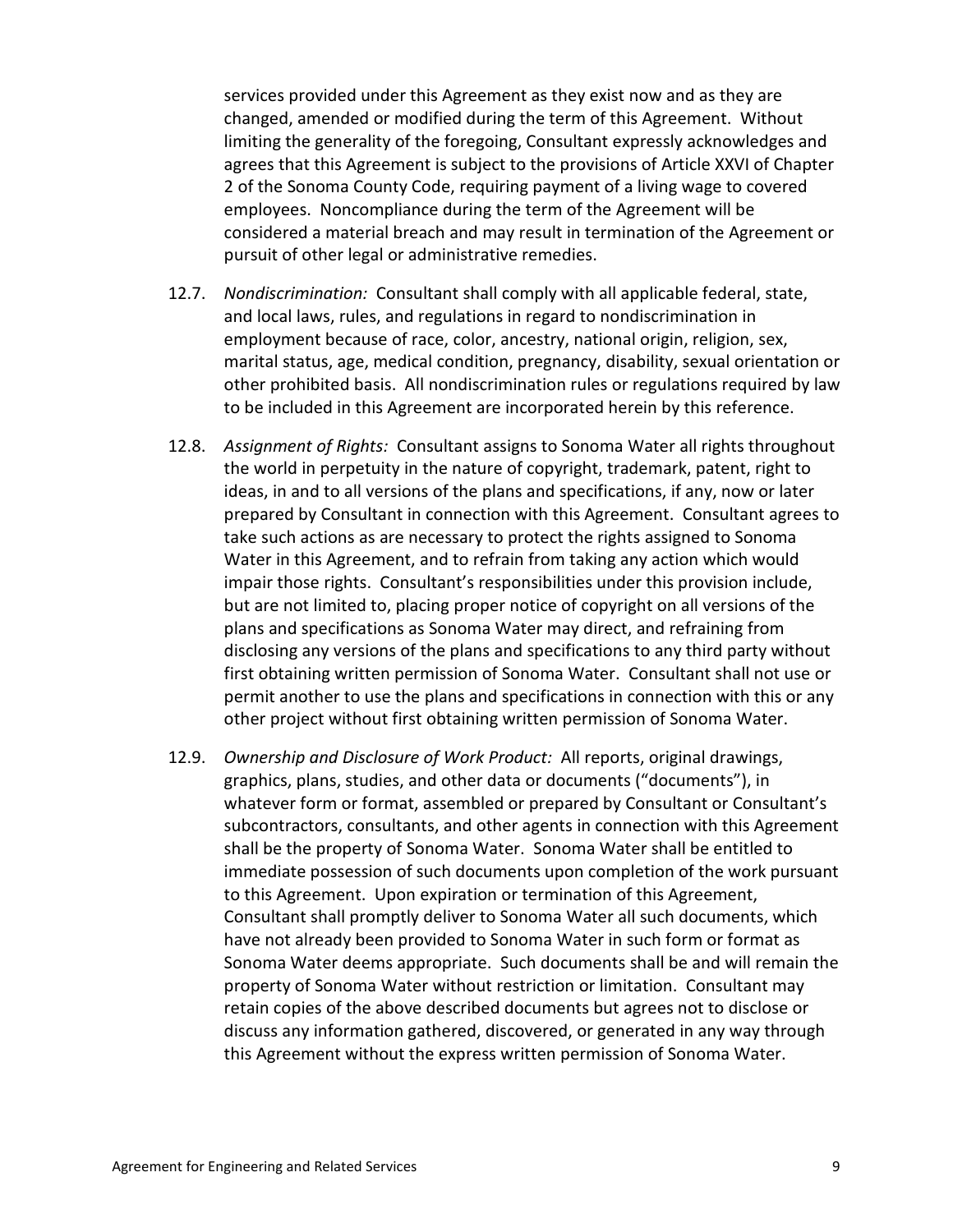- <span id="page-18-0"></span>12.10. Zone Liability: The term "Zone" or "Zones" as used in this Paragraph [12.10](#page-18-0) shall mean any applicable Sanitation Zone or Flood Protection Zone, as described in Recital [B](#page-9-0) and Recital [C](#page-9-1) of this Agreement. To the extent any work under this Agreement relates to Zone activities, Consultant shall be paid exclusively from Zone funds. Consultant agrees that Consultant shall make no claim for compensation for Consultant's services against other funds available to Sonoma County Water Agency and Consultant expressly waives any right to be compensated from other funds available to Sonoma County Water Agency. In addition, Consultant acknowledges that West's Annotated California Codes Water Code Appendix Chapter 53-8 provides that certain judgments or claims against Sonoma County Water Agency based on causes of action arising from Zone activities may be made only from funds of those Zones.
- 12.11. *Distric*t Liability: Districts are separate legal entities from Sonoma County Water Agency, operated under contract by Sonoma County Water Agency. To the extent any work under this Agreement relates to District activities, Consultant shall be paid exclusively from District funds. Consultant agrees that it shall make no claim for compensation for Consultant's services against Sonoma County Water Agency funds and expressly waives any right to be compensated from other funds available to Sonoma County Water Agency.

#### <span id="page-18-1"></span>**13. DEMAND FOR ASSURANCE**

13.1. Each party to this Agreement undertakes the obligation that the other's expectation of receiving due performance will not be impaired. When reasonable grounds for insecurity arise with respect to the performance of either party, the other may in writing demand adequate assurance of due performance and until such assurance is received may, if commercially reasonable, suspend any performance for which the agreed return has not been received. "Commercially reasonable" includes not only the conduct of a party with respect to performance under this Agreement, but also conduct with respect to other agreements with parties to this Agreement or others. After receipt of a justified demand, failure to provide within a reasonable time, but not exceeding thirty (30) days, such assurance of due performance as is adequate under the circumstances of the particular case is a repudiation of this Agreement. Acceptance of any improper delivery, service, or payment does not prejudice the aggrieved party's right to demand adequate assurance of future performance. Nothing in this Article [13](#page-18-1) limits Sonoma Water's right to terminate this Agreement pursuant to Article [6](#page-12-1) [\(Termination\)](#page-12-1).

## **14. ASSIGNMENT AND DELEGATION**

14.1. *Consent:* Neither party hereto shall assign, delegate, sublet, or transfer any interest in or duty under this Agreement without the prior written consent of the other, and no such transfer shall be of any force or effect whatsoever unless and until the other party shall have so consented.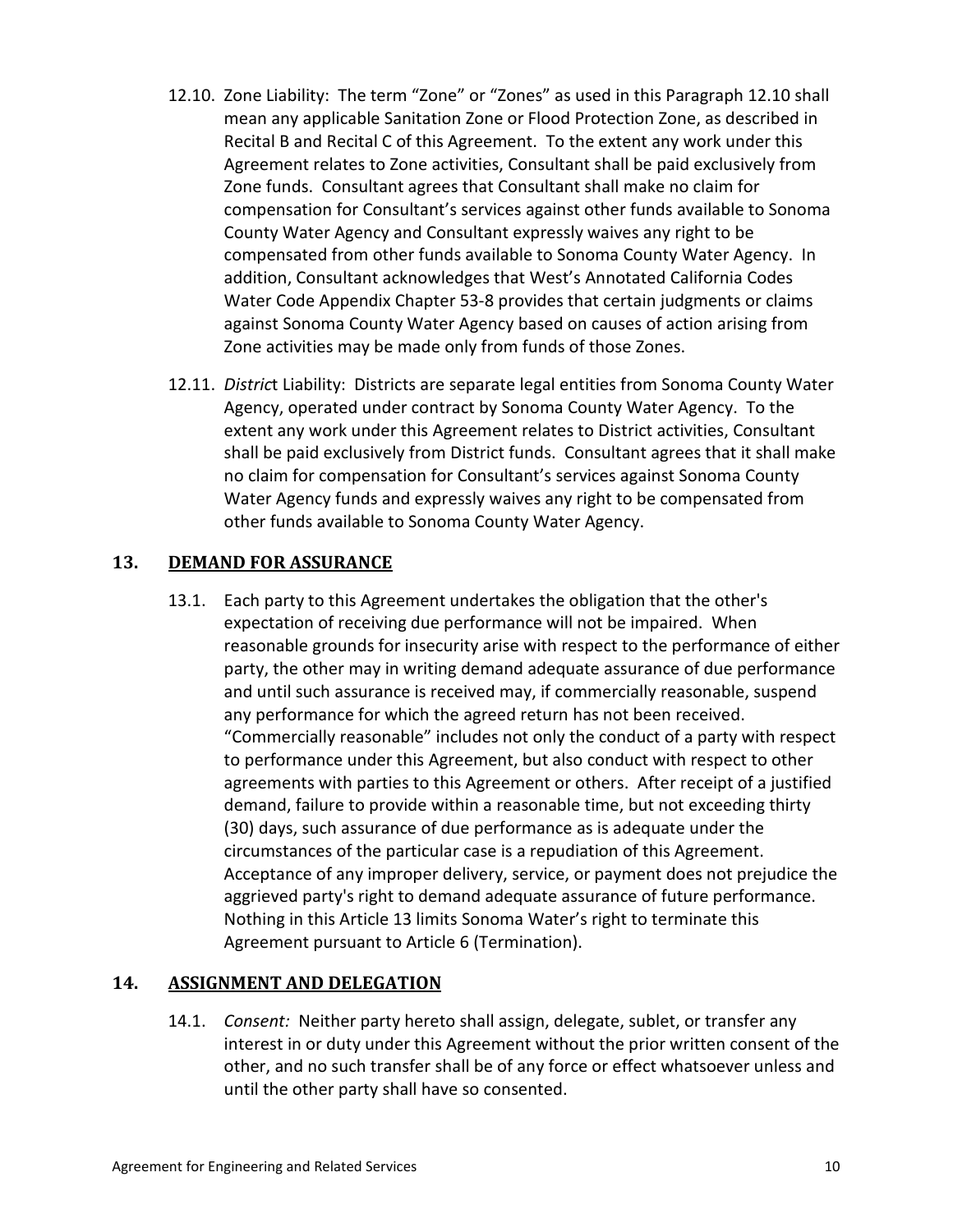- <span id="page-19-0"></span>14.2. *Subcontracts:* Notwithstanding the foregoing, Consultant may enter into subcontracts with the subconsultants specifically identified herein. If no subconsultants are listed, then no subconsultants will be utilized in the performance of the work specified in this Agreement.
- <span id="page-19-1"></span>14.3. *Change of Subcontractors or Subconsultants:* If, after execution of the Agreement, parties agree that subconsultants not listed in Paragraph [14.2](#page-19-0) will be utilized, Consultant may enter into subcontracts with subconsultants to perform other specific duties pursuant to the provisions of this Paragraph [14.3.](#page-19-1) The following provisions apply to any subcontract entered into by Consultant other than those listed in Paragraph [14.2:](#page-19-0)
	- a. Prior to entering into any contract with subconsultant, Consultant shall obtain Sonoma Water approval of subconsultant.
	- b. All agreements with subconsultants shall (a) contain indemnity requirements in favor of Sonoma Water in substantially the same form as that contained in Article [7](#page-13-0) [\(Indemnification\)](#page-13-0), (b) contain language that the subconsultant may be terminated with or without cause upon reasonable written notice, and (c) prohibit the assignment or delegation of work under the agreement to any third party.
- 14.4. *Summary of Subconsultants' Work:* Consultant shall provide Sonoma Water with a summary of work performed by subconsultants with each invoice submitted under Paragraph [4.3.](#page-11-1) Such summary shall identify the individuals performing work on behalf of subconsultants and the total amount paid to subconsultant, broken down by the tasks listed in the Scope of Work.

## <span id="page-19-2"></span>**15. MEDIATION OF DISPUTES**

- 15.1. If a dispute arises out of or relates to this Agreement, or an alleged breach thereof, and if the dispute cannot be settled through negotiation, before resorting to litigation, Sonoma Water and Consultant agree first to try in good faith to settle the dispute by mediation. Mediation shall be non-binding and utilize the services of a mediator mutually acceptable to the parties and, if the parties cannot agree, a mediator selected by the American Arbitration Association from its panel of approved mediators trained in construction industry mediation. All statutes of limitation shall be tolled from the date of the demand for mediation until a date two weeks following the mediation's conclusion. If the dispute also involves claims against or by a construction contractor who has used or otherwise relied on any work product of Consultant, the Parties agree that the mediation required by this Article [15](#page-19-2) will include the construction contractor as a participant. The cost of mediation shall be equally shared by the participating parties. Unless the participation of a construction contractor is required and that indispensable contractor is subject to an incompatible stipulation with Sonoma Water with regard to the same matters, the parties further agree that:
	- a. The mediation shall be conducted in Santa Rosa, California.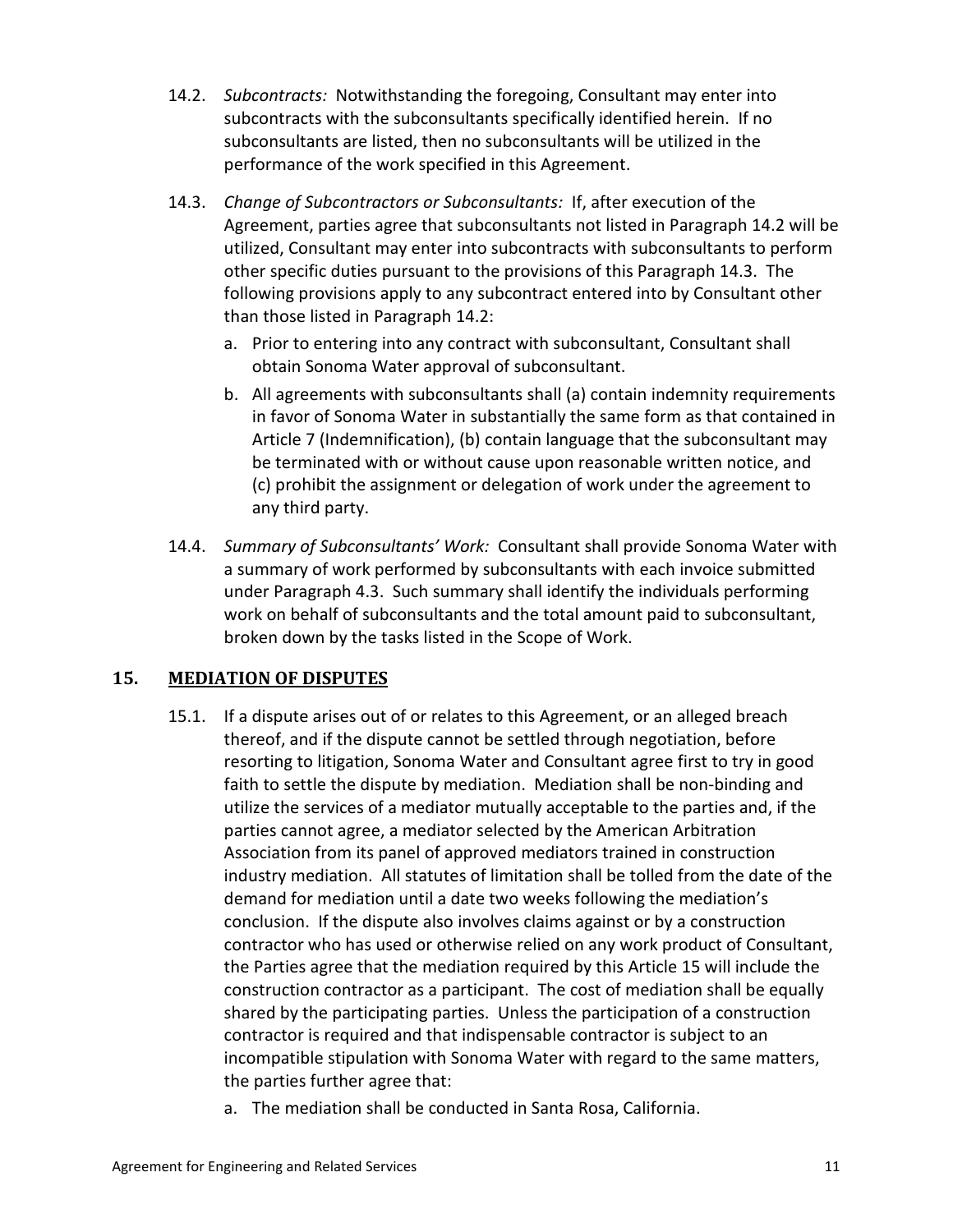- b. Unless otherwise agreed to in writing by the parties participating in the mediation, the mediation shall be concluded no later than sixty (60) days after the first mediation session. If the dispute has not been resolved at that time, any party may elect at that time to pursue litigation.
- c. The parties agree to exchange all relevant non-privileged documents before the first scheduled mediation session.

## <span id="page-20-0"></span>**16. METHOD AND PLACE OF GIVING NOTICE, SUBMITTING BILLS, AND MAKING PAYMENTS**

- 16.1. *Method of Delivery:* All notices, bills, and payments shall be made in writing and shall be given by personal delivery, U.S. Mail, courier service, or electronic means. Notices, bills, and payments shall be addressed as specified in Paragraph [3.2.](#page-10-0)
- 16.2. *Receipt:* When a notice, bill, or payment is given by a generally recognized overnight courier service, the notice, bill, or payment shall be deemed received on the next business day. When a copy of a notice, bill, or payment is sent by electronic means, the notice, bill, or payment shall be deemed received upon transmission as long as (1) the original copy of the notice, bill, or payment is deposited in the U.S. mail and postmarked on the date of the electronic transmission (for a payment, on or before the due date), (2) the sender has a written confirmation of the electronic transmission, and (3) the electronic transmission is transmitted before 5 p.m. (recipient's time). In all other instances, notices, bills, and payments shall be effective upon receipt by the recipient. Changes may be made in the names and addresses of the person to whom notices are to be given by giving notice pursuant to this Article [16.](#page-20-0)

## **17. MISCELLANEOUS PROVISIONS**

- 17.1. *No Bottled Water:* In accordance with Sonoma Water Board of Directors Resolution No. 09-0920, dated September 29, 2009, no Sonoma Water funding shall be used to purchase single-serving, disposable water bottles for use in Sonoma Water facilities or at Sonoma Water-sponsored events. This restriction shall not apply when potable water is not available.
- 17.2. *No Waiver of Breach:* The waiver by Sonoma Water of any breach of any term or promise contained in this Agreement shall not be deemed to be a waiver of such term or promise or any subsequent breach of the same or any other term or promise contained in this Agreement.
- 17.3. *Construction:* To the fullest extent allowed by law, the provisions of this Agreement shall be construed and given effect in a manner that avoids any violation of statute, ordinance, regulation, or law. The parties covenant and agree that in the event that any provision of this Agreement is held by a court of competent jurisdiction to be invalid, void, or unenforceable, the remainder of the provisions hereof shall remain in full force and effect and shall in no way be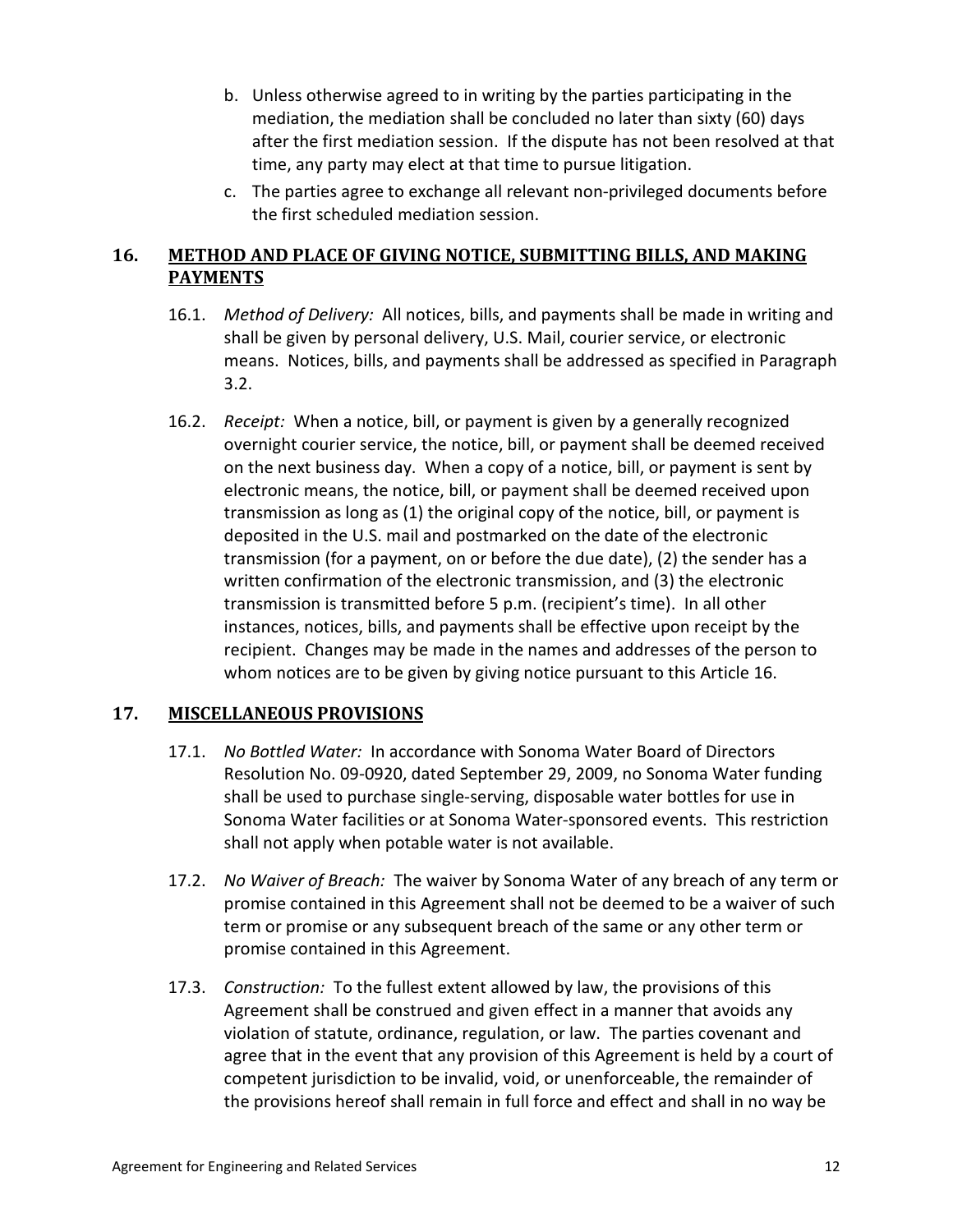affected, impaired, or invalidated thereby. Consultant and Sonoma Water acknowledge that they have each contributed to the making of this Agreement and that, in the event of a dispute over the interpretation of this Agreement, the language of the Agreement will not be construed against one party in favor of the other. Consultant and Sonoma Water acknowledge that they have each had an adequate opportunity to consult with counsel in the negotiation and preparation of this Agreement.

- 17.4. *Consent:* Wherever in this Agreement the consent or approval of one party is required to an act of the other party, such consent or approval shall not be unreasonably withheld or delayed.
- 17.5. *No Third-Party Beneficiaries:* Except as provided in Article [7](#page-13-0) [\(Indemnification\)](#page-13-0), nothing contained in this Agreement shall be construed to create and the parties do not intend to create any rights in third parties.
- 17.6. *Applicable Law and Forum:* This Agreement shall be construed and interpreted according to the substantive law of California, regardless of the law of conflicts to the contrary in any jurisdiction. Any action to enforce the terms of this Agreement or for the breach thereof shall be brought and tried in Santa Rosa or in the forum nearest to the City of Santa Rosa, in the County of Sonoma.
- 17.7. *Captions:* The captions in this Agreement are solely for convenience of reference. They are not a part of this Agreement and shall have no effect on its construction or interpretation.
- 17.8. *Merger:* This writing is intended both as the final expression of the Agreement between the parties hereto with respect to the included terms and as a complete and exclusive statement of the terms of the Agreement, pursuant to Code of Civil Procedure section 1856. Each Party acknowledges that, in entering into this Agreement, it has not relied on any representation or undertaking, whether oral or in writing, other than those which are expressly set forth in this Agreement. No modification of this Agreement shall be effective unless and until such modification is evidenced by a writing signed by both parties.
- 17.9. *Survival of Terms:* All express representations, waivers, indemnifications, and limitations of liability included in this Agreement will survive its completion or termination for any reason.
- 17.10. *Time of Essence:* Time is and shall be of the essence of this Agreement and every provision hereof.
- 17.11. *Signature(s):* Consultant shall use either physical or digital signature(s) to execute this Agreement, or to execute documents required to be executed by this Agreement. Digital signature(s) must comply with Government Code section 16.5. By using digital signature(s), Consultant warrants and represents that it intends the digital signature to have the same force and effect as the use of a manual signature. Electronic signature(s) are not allowed.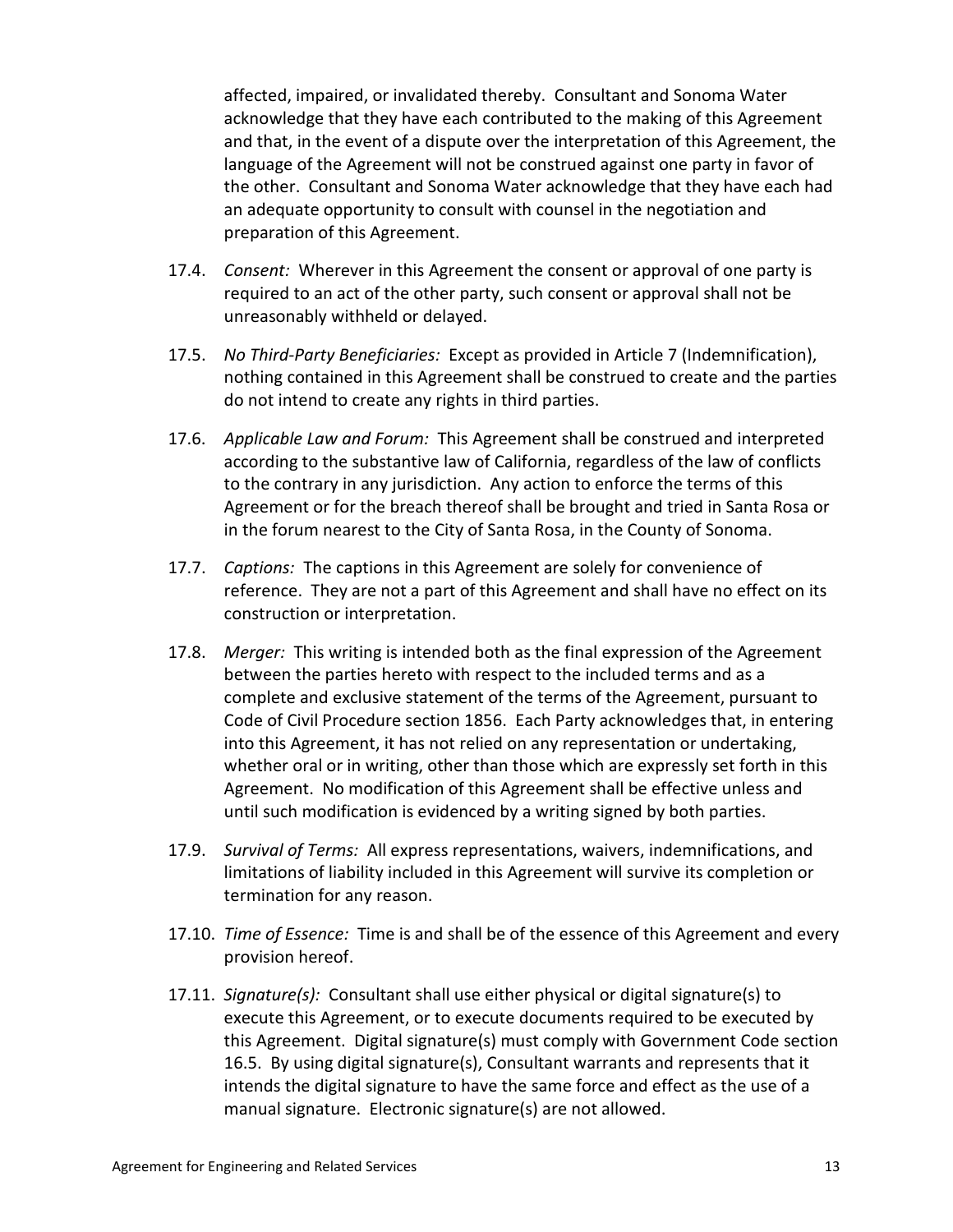/ / /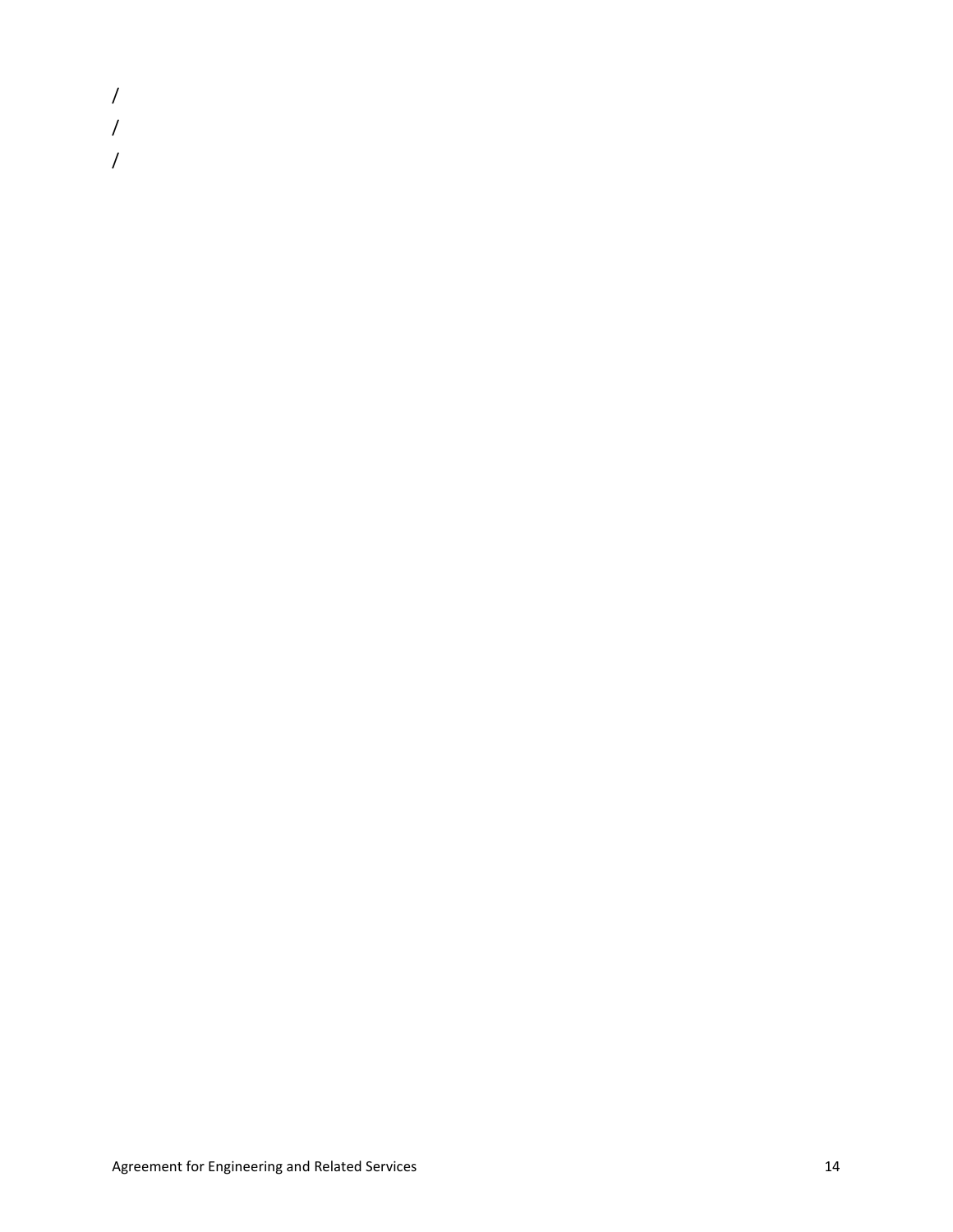IN WITNESS WHEREOF, the parties hereto have executed this Agreement as of the date last signed by the parties to the Agreement.

**[Insert signature page here]**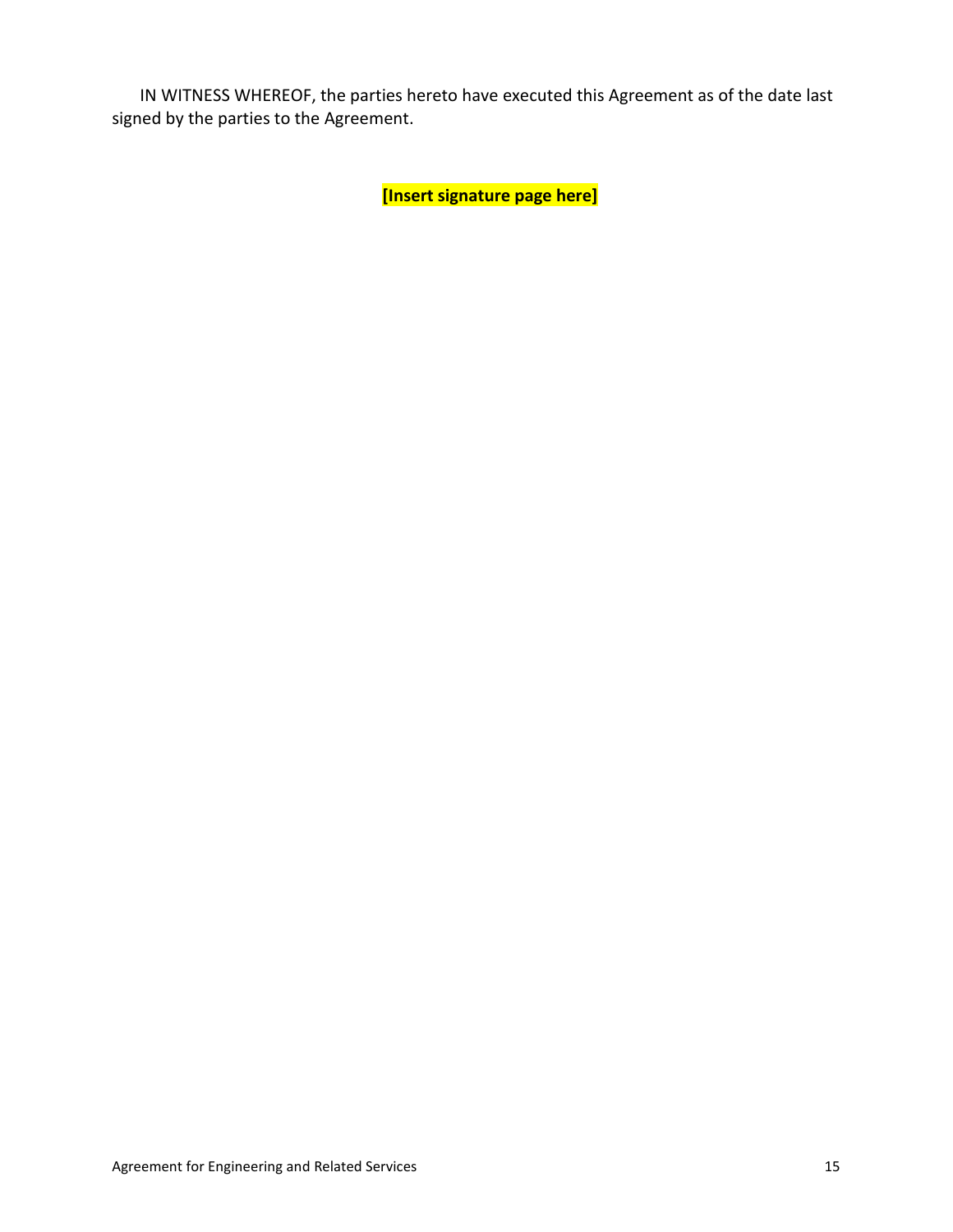# **Exhibit A**

## **Scope of Work**

## **1. TASKS**

- 1.1. Task 1: [Task Title]
	- a. [task description]
	- b.
	- c.

Deliverable: Due Date:

- 1.2. Task 2: [Task Title]
	- a. [task description]
	- b.
	- c.

Deliverable: Due Date:

- 1.3. Task 3: [Task Title]
	- a. [task description]
	- b.
	- c.

Deliverable: Due Date:

## **2. DELIVERABLES**

- 2.1. In addition to the requirements above, if any, submit one electronic copy in PDF format (emailed, on USB flash drive, or via internet) of each final deliverable to Sonoma Water.
- 2.2. Comply with requirements of Article [11](#page-14-1) [\(Content Online Accessibility\)](#page-14-1).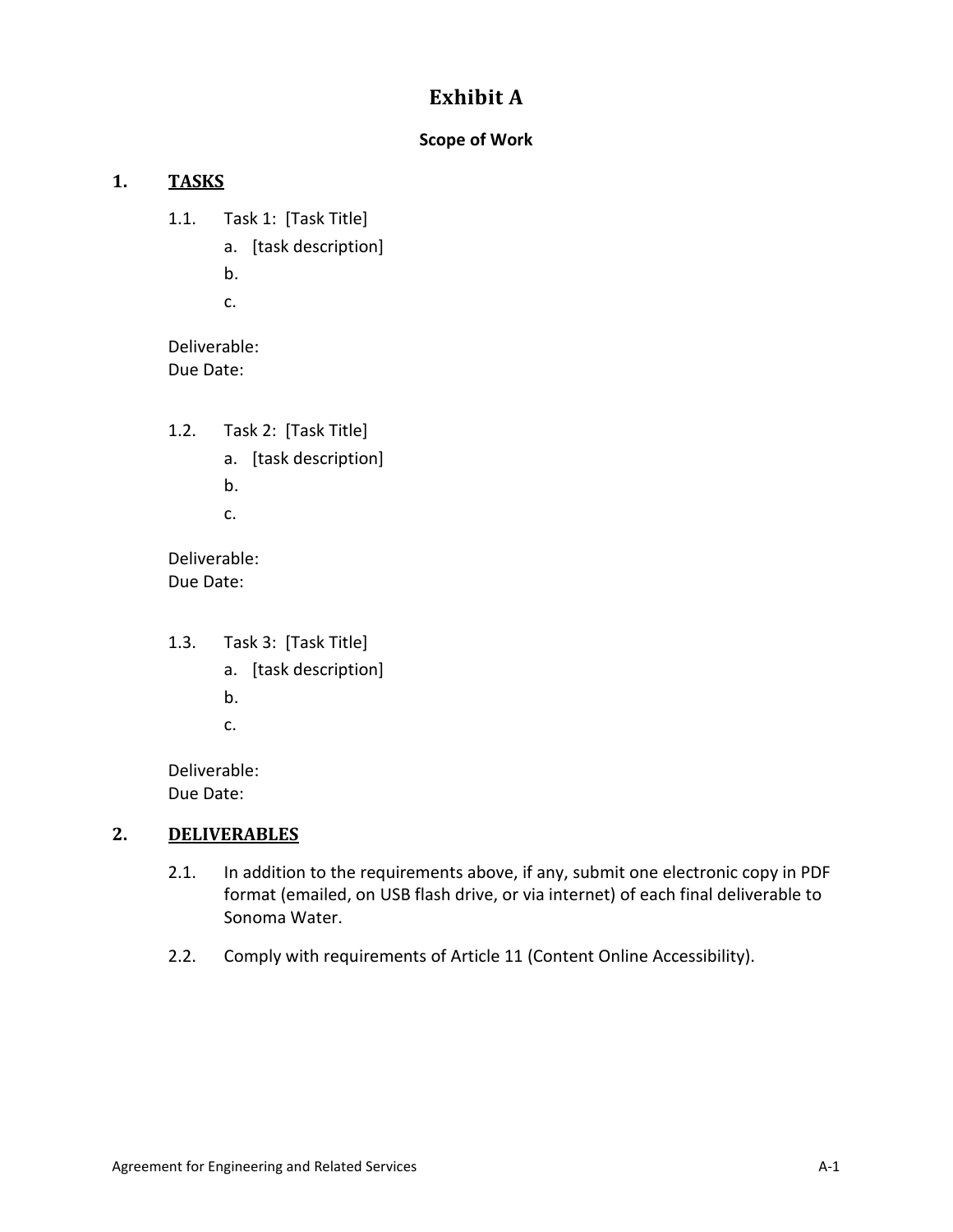## **Exhibit B**

**Schedule of Costs**

**TBD**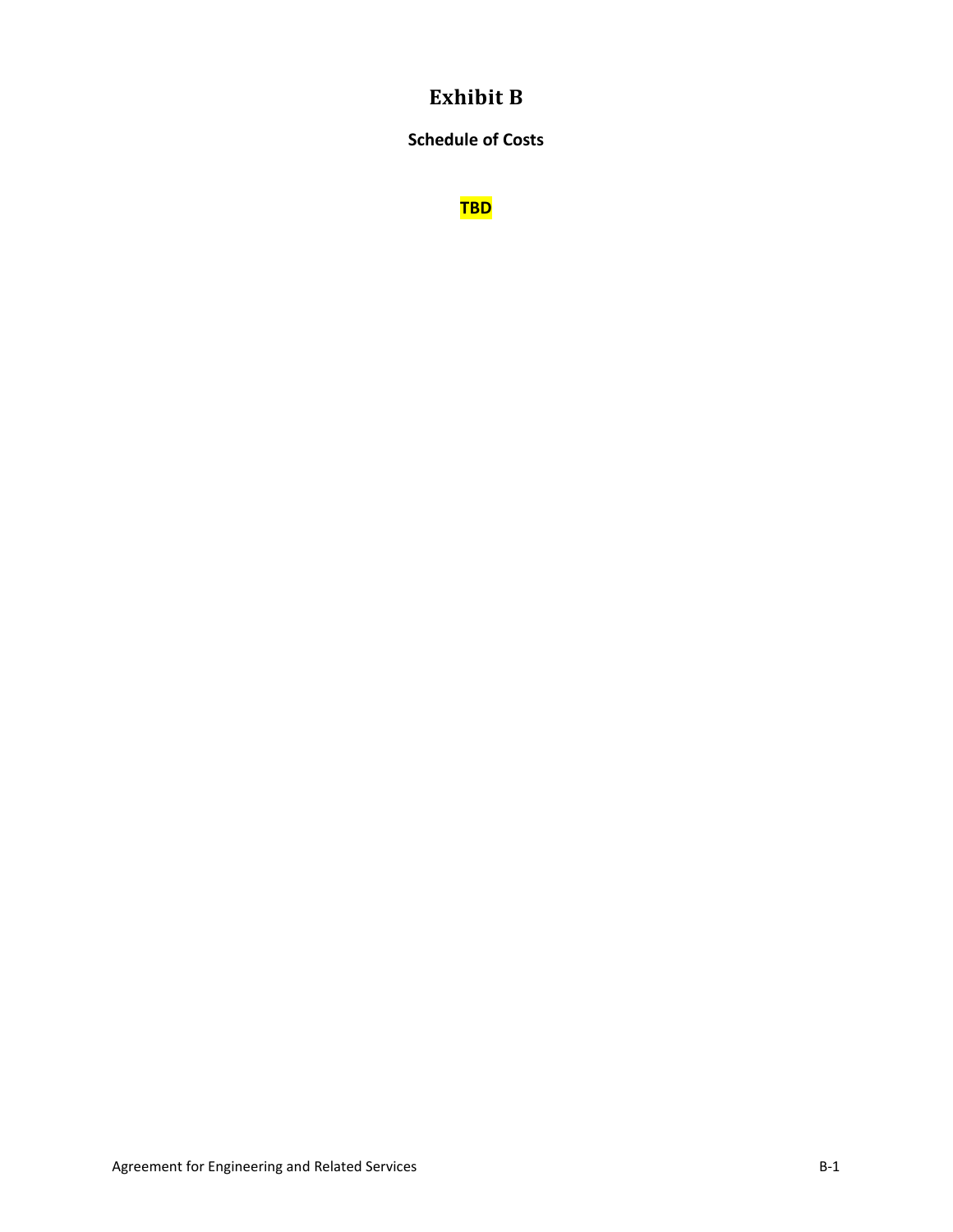# **Exhibit C**

**Estimated Budget for Scope of Work**

**TBD**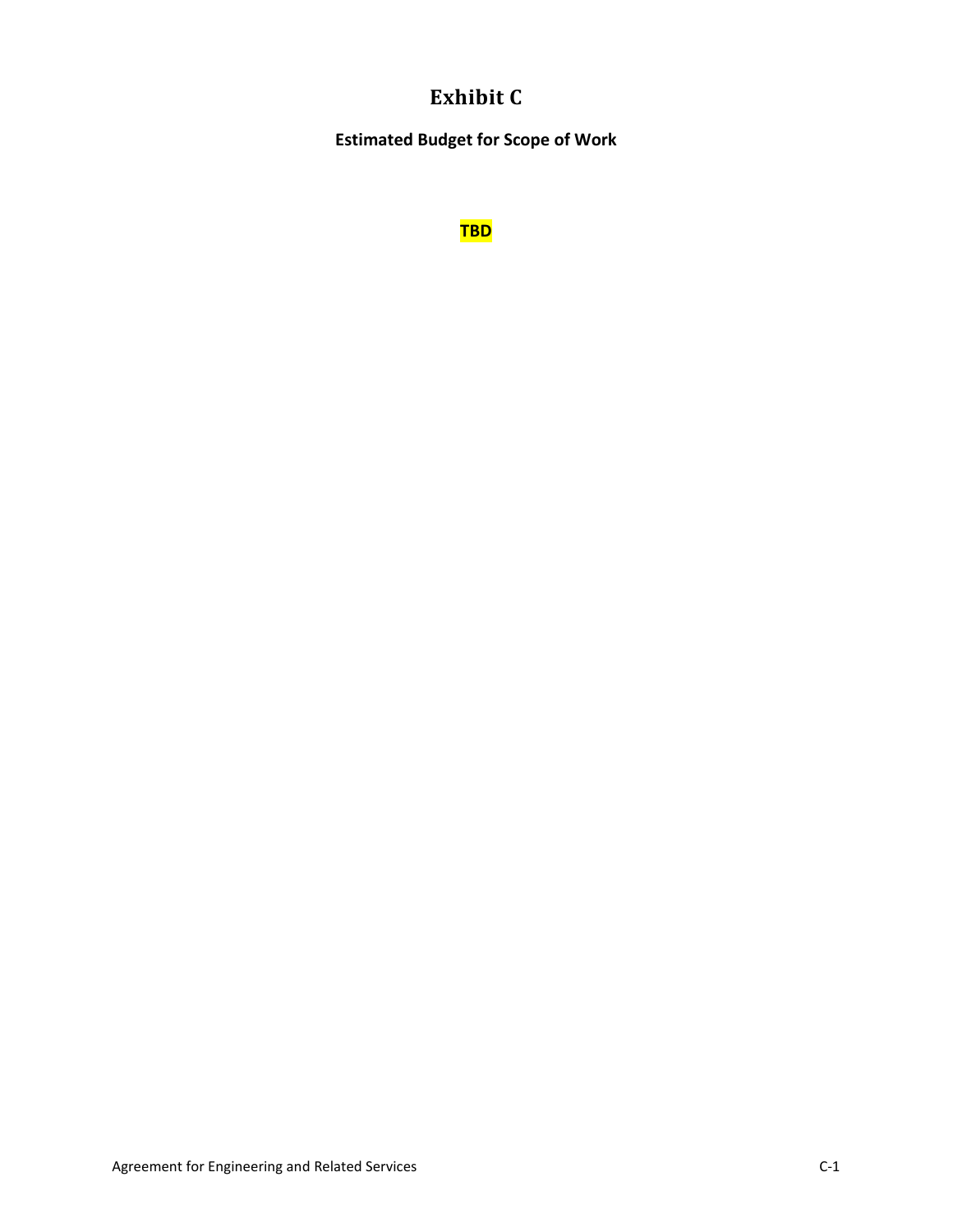# **Exhibit D**

## **Insurance Requirements**

With respect to performance of work under this Agreement, Consultant shall maintain and shall require all of its subcontractors, consultants, and other agents to maintain insurance as described below unless such insurance has been expressly waived by the attachment of a *Waiver of Insurance Requirements*. Any requirement for insurance to be maintained after completion of the work shall survive this Agreement.

Sonoma Water reserves the right to review any and all of the required insurance policies and/or endorsements, but has no obligation to do so. Failure to demand evidence of full compliance with the insurance requirements set forth in this Agreement or failure to identify any insurance deficiency shall not relieve Consultant from, nor be construed or deemed a waiver of, its obligation to maintain the required insurance at all times during the performance of this Agreement.

## <span id="page-27-0"></span>**1. INSURANCE**

- 1.1. Workers Compensation and Employers Liability Insurance
	- a. Required if Consultant has employees as defined by the Labor Code of the State of California.
	- b. Workers Compensation insurance with statutory limits as required by the Labor Code of the State of California.
	- c. Employers Liability with minimum limits of \$1,000,000 per Accident; \$1,000,000 Disease per employee; \$1,000,000 Disease per policy.
	- d. Required Evidence of Insurance: Certificate of Insurance.
	- e. If Consultant currently has no employees as defined by the Labor Code of the State of California, Consultant agrees to obtain the above-specified Workers Compensation and Employers' Liability insurance should employees be engaged during the term of this Agreement or any extensions of the term.
- <span id="page-27-1"></span>1.2. General Liability Insurance
	- a. Commercial General Liability Insurance on a standard occurrence form, no less broad than Insurance Services Office (ISO) form CG 00 01.
	- b. Minimum Limits: \$1,000,000 per Occurrence; \$2,000,000 General Aggregate; \$2,000,000 Products/Completed Operations Aggregate. The required limits may be provided by a combination of General Liability Insurance and Commercial Excess or Commercial Umbrella Liability Insurance. If Consultant maintains higher limits than the specified minimum limits, Sonoma Water requires and shall be entitled to coverage for the higher limits maintained by Consultant.
	- c. Any deductible or self-insured retention shall be shown on the Certificate of Insurance. If the deductible or self-insured retention exceeds \$25,000 it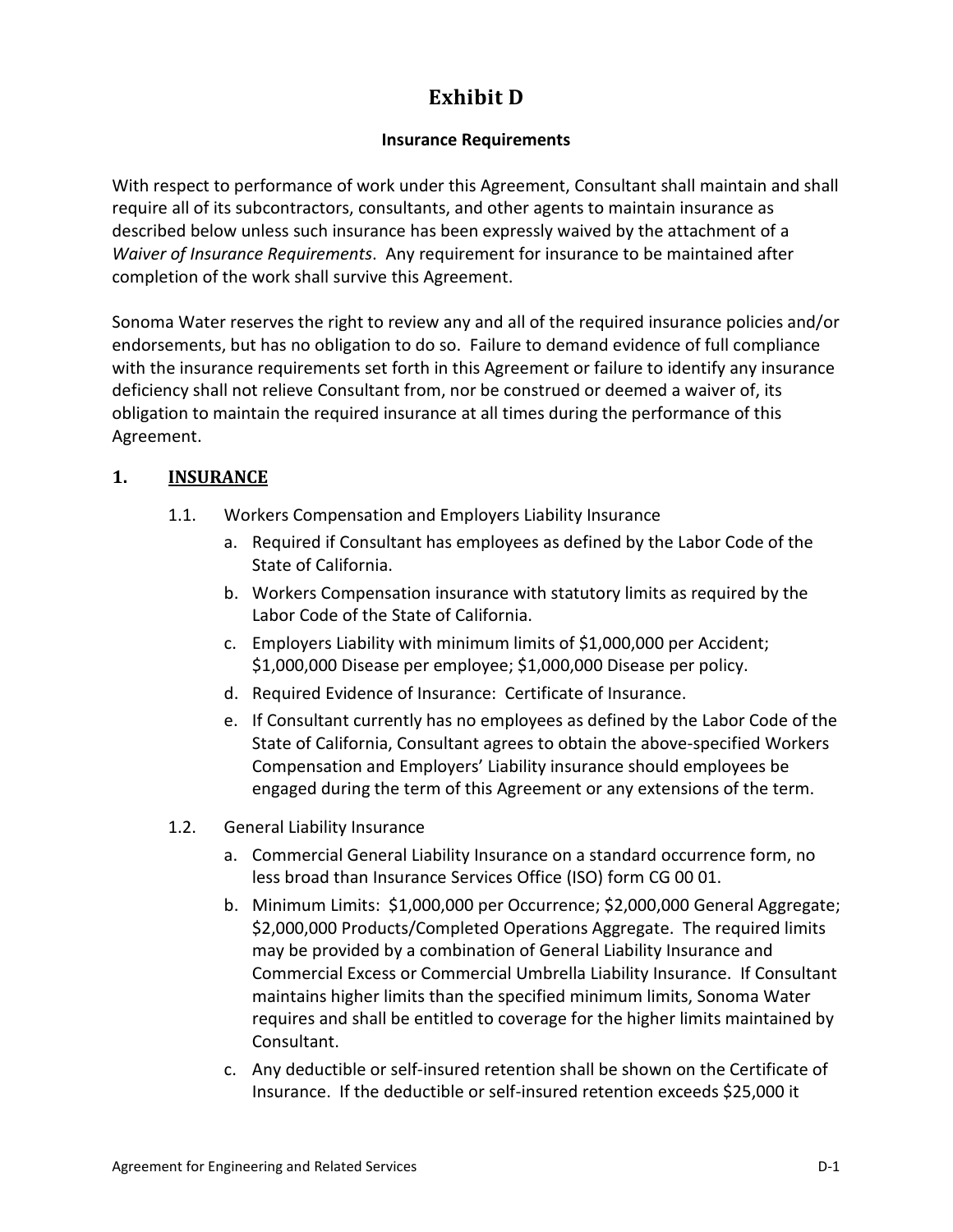must be approved in advance by Sonoma Water. Consultant is responsible for any deductible or self-insured retention and shall fund it upon Sonoma Water's written request, regardless of whether Consultant has a claim against the insurance or is named as a party in any action involving Sonoma Water.

- d. Sonoma County Water Agency, Occidental County Sanitation District, Russian River County Sanitation District, Sonoma Valley County Sanitation District, and South Park County Sanitation District, their officers, agents, and employees, shall be endorsed as additional insureds for liability arising out of operations by or on behalf of Consultant in the performance of this Agreement.
- e. The insurance provided to the additional insureds shall be primary to, and non-contributory with, any insurance or self-insurance program maintained by them.
- f. The policy definition of "insured contract" shall include assumptions of liability arising out of both ongoing operations and the products-completed operations hazard (broad form contractual liability coverage including the "f" definition of insured contract in Insurance Services Office form CG 00 01, or equivalent).
- g. The policy shall cover inter-insured suits between the additional insureds and Consultant and include a "separation of insureds" or "severability" clause which treats each insured separately.
- h. Required Evidence of Insurance:
	- i. Copy of the additional insured endorsement or policy language granting additional insured status, and
	- ii. Certificate of Insurance.
- <span id="page-28-0"></span>1.3. Automobile Liability Insurance
	- a. Minimum Limit: \$1,000,000 combined single limit per accident. The required limit may be provided by a combination of Automobile Liability Insurance and Commercial Excess or Commercial Umbrella Liability Insurance.
	- b. Insurance shall cover all owned autos. If Consultant currently owns no autos, Consultant agrees to obtain such insurance should any autos be acquired during the term of this Agreement or any extensions of the term.
	- c. Insurance shall cover hired and non-owned autos.
	- d. Required Evidence of Insurance: Certificate of Insurance.
- <span id="page-28-1"></span>1.4. Professional Liability/Errors and Omissions Insurance
	- a. Minimum Limit: \$1,000,000 per claim or per occurrence; \$1,000,000 annual aggregate.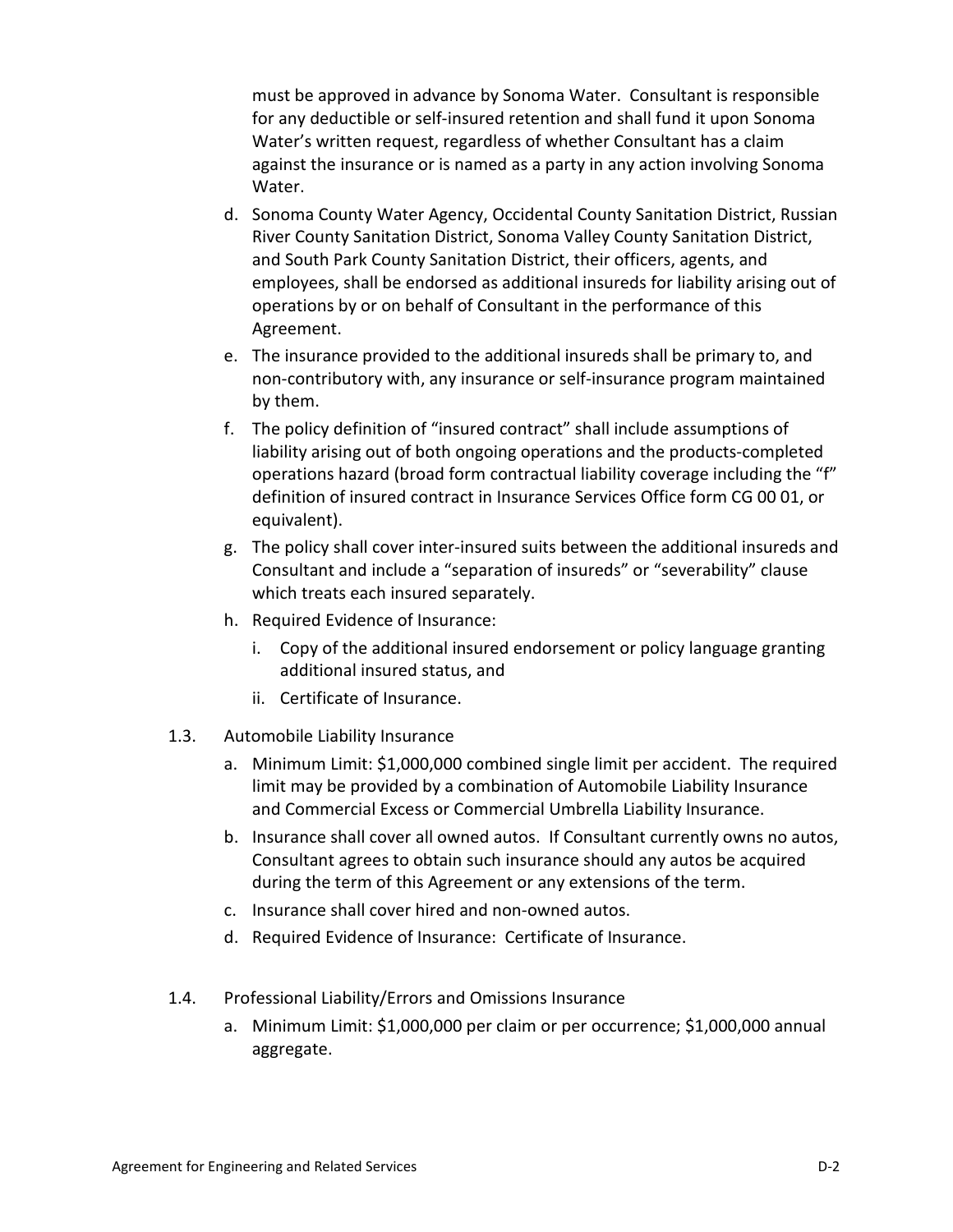- b. Any deductible or self-insured retention shall be shown on the Certificate of Insurance. If the deductible or self-insured retention exceeds \$25,000 it must be approved in advance by Sonoma Water.
- c. If Consultant's services include: (1) programming, customization, or maintenance of software: or (2) access to individuals' private, personally identifiable information, the insurance shall cover:
	- i. Breach of privacy; breach of data; programming errors, failure of work to meet contracted standards, and unauthorized access; and
	- ii. Claims against Consultant arising from the negligence of Consultant, Consultant's employees and Consultant's subcontractors.
- d. If the insurance is on a Claims-Made basis, the retroactive date shall be no later than the commencement of the work.
- e. Coverage applicable to the work performed under this Agreement shall be continued for two (2) years after completion of the work. Such continuation coverage may be provided by one of the following: (1) renewal of the existing policy; (2) an extended reporting period endorsement; or (3) replacement insurance with a retroactive date no later than the commencement of the work under this Agreement.
- f. Required Evidence of Insurance: Certificate of Insurance specifying the limits and the claims-made retroactive date.
- <span id="page-29-0"></span>1.5. Contractors Pollution Liability Insurance
	- a. Minimum Limits: \$1,000,000 per pollution Incident; \$1,000,000 Aggregate. If Consultant maintains higher limits than the specified minimum limits, Sonoma Water requires and shall be entitled to coverage for the higher limits maintained by Consultant.
	- b. Any deductible or self-insured retention shall be shown on the Certificate of Insurance. If the deductible or self-insured retention exceeds \$25,000 it must be approved in advance by Sonoma Water. Consultant is responsible for any deductible or self-insured retention and shall fund it upon Sonoma Water's written request, regardless of whether Consultant has a claim against the insurance or is named as a party in any action involving Sonoma Water.
	- c. If the insurance is on a Claims-Made basis, the retroactive date shall be no later than the commencement of work.
	- d. Coverage shall be continued for one (1) year after completion of the work. If the insurance is on a Claims-Made basis, the continuation coverage may be provided by: (a) renewal of the existing policy; (b) an extended reporting period endorsement; or (c) replacement insurance with a retroactive date no later than the commencement of the Work.
	- e. Sonoma County Water Agency, Occidental County Sanitation District, Russian River County Sanitation District, Sonoma Valley County Sanitation District, and South Park County Sanitation District, their officers, agents, and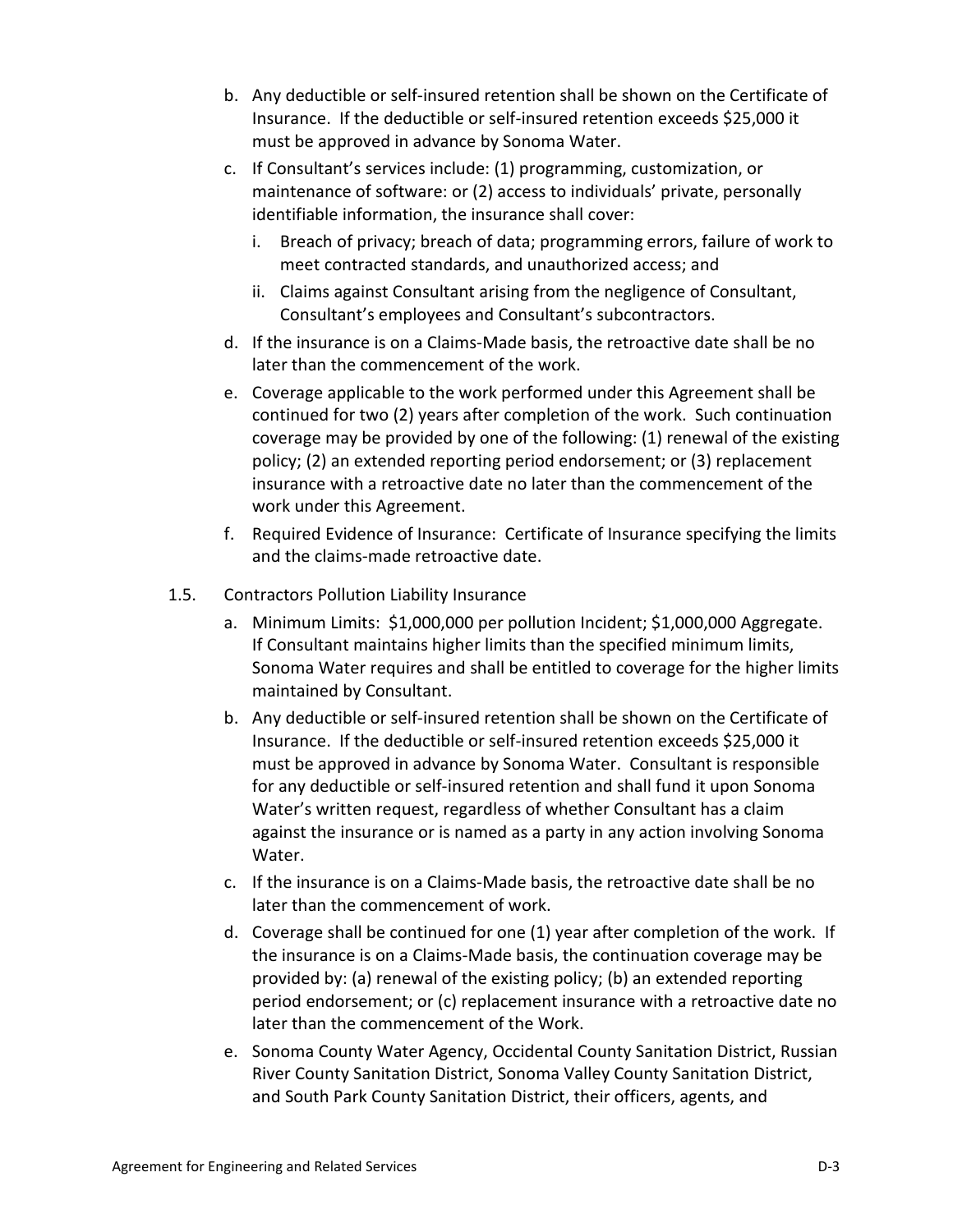employees, shall be additional insureds for liability arising out of operations by or on behalf of Consultant in the performance of this Agreement. The foregoing shall continue to be additional insureds for one (1) year after completion of the work.

- f. Required Evidence of Coverage:
	- i. Copy of the additional insured endorsement or policy language granting additional insured status, and
	- ii. Certificate of Insurance.
- 1.6. Standards for Insurance Companies
	- a. Insurers, other than the California State Compensation Insurance Fund, shall have an A.M. Best's rating of at least A:VII.
- 1.7. Documentation
	- a. The Certificate of Insurance must include the following reference: TW 21/22-074.
	- b. All required Evidence of Insurance shall be submitted prior to the execution of this Agreement. Consultant agrees to maintain current Evidence of Insurance on file with Sonoma Water for the entire term of this Agreement and any additional periods if specified in Section[s 1.1,](#page-27-0) [1.2,](#page-27-1) [1.3,](#page-28-0) [1.4,](#page-28-1) or [1.5](#page-29-0) above.
	- c. The name and address for mailing Additional Insured endorsements and Certificates of Insurance is: Sonoma County Water Agency, Occidental County Sanitation District, Russian River County Sanitation District, Sonoma Valley County Sanitation District, and South Park County Sanitation District, 404 Aviation Boulevard, Santa Rosa, CA 95403-9019.
	- d. Required Evidence of Insurance shall be submitted for any renewal or replacement of a policy that already exists, at least ten (10) days before expiration or other termination of the existing policy.
	- e. Consultant shall provide immediate written notice if: (1) any of the required insurance policies is terminated; (2) the limits of any of the required policies are reduced; or (3) the deductible or self-insured retention is increased.
	- f. Upon written request, certified copies of required insurance policies must be provided within thirty (30) days.
- 1.8. Policy Obligations
	- a. Consultant's indemnity and other obligations shall not be limited by the foregoing insurance requirements.
- 1.9. Material Breach
	- a. If Consultant fails to maintain insurance which is required pursuant to this Agreement, it shall be deemed a material breach of this Agreement. Sonoma Water, at its sole option, may terminate this Agreement and obtain damages from Consultant resulting from said breach. Alternatively, Sonoma